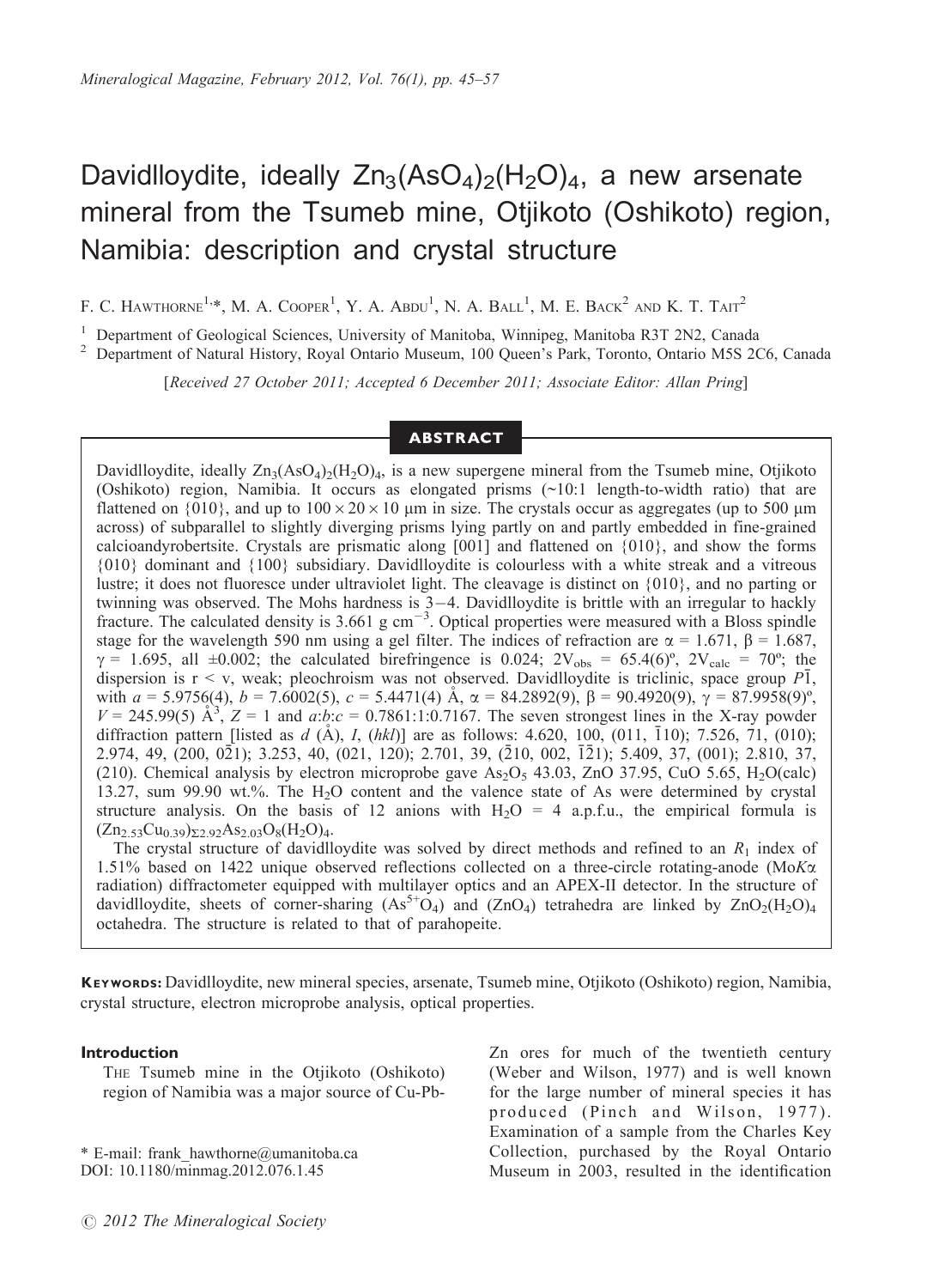of a new hydrated zinc arsenate mineral. This mineral is named davidlloydite after David Lloyd (born 24 March 1943 in Bristol, England), a prominent mineral collector who was a prime mover in the re-opening of the Tsumeb mine for mineral collecting, and who has made significant contributions to mineralogy through extensive field collecting at many localities in the British Isles.

The new mineral and mineral name have been approved by the Commission on New Minerals, Nomenclature and Classification of the International Mineralogical Association (IMA 2011-053). The holotype specimen of davidlloydite has been deposited in the mineral collection of the Department of Natural History, Royal Ontario Museum, catalogue number M56120.

#### **Occurrence**

Davidlloydite was discovered on a sample from the Tsumeb mine, Otjikoto (Oshikoto) region, Namibia. It is associated with stranskiite, geminite, adamite-olivenite and calcioandyrobertsite, and is thought to have originated on the 4400-foot level of the mine in an area known as the third oxidation zone.



FIG. 1. The Raman spectrum of davidlloydite.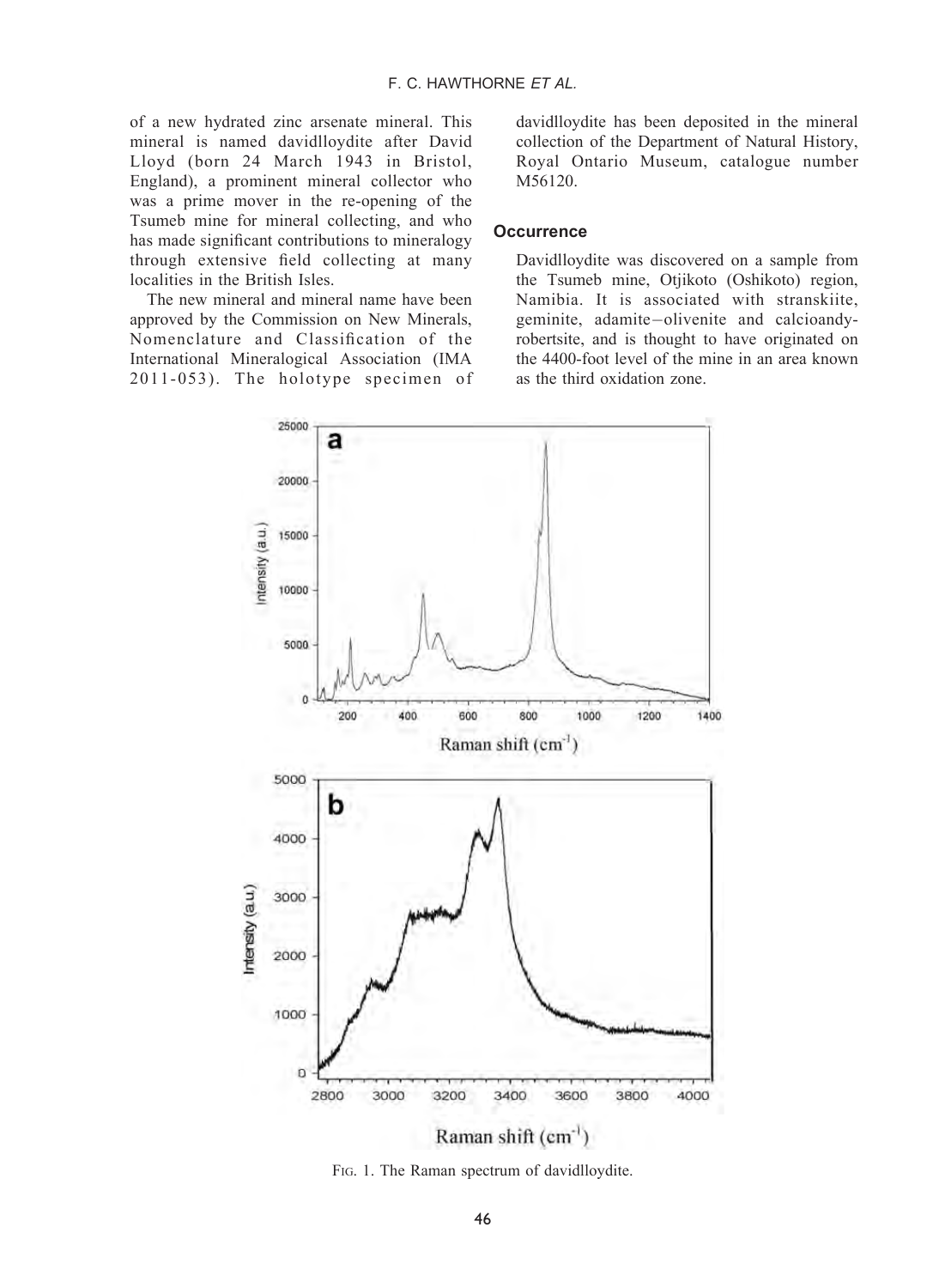|   | a     | h     | C     |
|---|-------|-------|-------|
| X | 118.3 | 117.4 | 142.8 |
|   | 142.7 | 56.1  | 77.3  |
| Ζ | 67.8  | 46.3  | 124.2 |

TABLE 1. Optical orientation (º) of davidlloydite.

TABLE 3. X-ray powder diffraction data for davidlloydite.

# Physical properties

Davidlloydite crystals are elongated prisms (~10:1 length-to-width ratio) that are flattened on  $\{010\}$  and up to  $100 \times 20 \times 10$  µm in size. The crystals occur as aggregates (up to  $500 \mu m$  across) of subparallel to slightly diverging prisms lying partly on and partly embedded in fine-grained calcioandyrobertsite. Crystals are prismatic along [001] and flattened on  $\{010\}$ , and show the forms {010} dominant, {100} subsidiary. Davidlloydite is colourless with a white streak and a vitreous to opalescent lustre; it does not fluoresce under ultraviolet light. The cleavage is distinct on {010}, and no parting or twinning was observed. The Mohs hardness is 3-4, and davidlloydite is brittle with an irregular to hackly fracture. The density was not measured due to the paucity of material. The calculated density is  $3.661$  g cm<sup>-3</sup>. Optical properties were measured with a Bloss spindle stage for the wavelength 590 nm. The indices of refraction are  $\alpha = 1.671$ ,  $\beta = 1.687$ ,  $\gamma =$ 1.695, all  $\pm 0.002$ ;  $2V_{obs} = 65.4(6)$ <sup>o</sup> (measured with a spindle stage, data processed using Excalibr II, Bartelmehs et al., 1992),  $2V_{\text{calc}}$  = 70°; the dispersion is  $r \le v$ , weak. No pleochroism was observed; the optic orientation is given in Table 1.

|  |  |  | TABLE 2. Chemical composition of davidlloydite. |
|--|--|--|-------------------------------------------------|
|--|--|--|-------------------------------------------------|

| Constituent                    | Mean $(wt, %$ | Range           |
|--------------------------------|---------------|-----------------|
| As <sub>2</sub> O <sub>5</sub> | 43.03(1.08)   | $41.18 - 43.95$ |
| ZnO                            | 37.95(1.62)   | $35.86 - 40.23$ |
| CuO                            | 5.65(0.68)    | $4.70 - 6.55$   |
| H <sub>2</sub> O(calc.)        | 13.27         |                 |
| Total                          | 99.90         |                 |
|                                |               |                 |

\* The abbreviation b signifies a broad line.

Not detected: P, Mg, Mn, Fe, Al, Si, Na, Ca, V, Cr.

| $I_{\rm obs}$                              | $d_{\rm obs}$ | $d_{\rm calc}$ | $h \; k \; l$                                                            |
|--------------------------------------------|---------------|----------------|--------------------------------------------------------------------------|
| 71                                         | 7.526         | 7.547          | $\mathbf{1}$<br>$\mathbf{0}$<br>0                                        |
| 16                                         | 5.960         | 5.964          | 1<br>0<br>$\boldsymbol{0}$                                               |
| 37                                         | 5.409         | 5.420          | $\mathbf{0}$<br>$\mathbf{0}$<br>1                                        |
| 100                                        | 4.620         | 4.627          | $\boldsymbol{0}$<br>1<br>1                                               |
|                                            |               | 4.600          | ī<br>1<br>0                                                              |
| 25                                         | 4.200         | 4.208          | ī<br>$\mathbf{0}$<br>1                                                   |
| 10                                         | 3.999         | 4.031          | ī<br>$\overline{0}$<br>1                                                 |
|                                            |               | 3.991          | 1<br>1<br>0                                                              |
| 9                                          | 3.768         | 3.773          | $\mathfrak{2}$<br>$\boldsymbol{0}$<br>0                                  |
| 30                                         | 3.635         | 3.633          | $\overline{1}$<br>$\mathbf{1}$<br>1                                      |
| 24                                         | 3.393         | 3.394          | ī<br>1<br>1                                                              |
| 40                                         | 3.253         | 3.253          | $\overline{c}$<br>$\boldsymbol{0}$<br>1                                  |
|                                            |               | 3.241          | $\overline{2}$<br>$\mathbf 1$<br>$\boldsymbol{0}$                        |
| 49                                         | 2.974         | 2.982          | $\overline{2}$<br>$\boldsymbol{0}$<br>$\mathbf{0}$                       |
|                                            |               | 2.961          | $\bar{2}$<br>$\boldsymbol{0}$<br>1                                       |
| 11                                         | 2.885         | 2.886          | $\overline{c}$<br>$\mathbf{1}$<br>1                                      |
| 37                                         | 2.810         | 2.808          | $\overline{c}$<br>$\mathbf{1}$<br>$\boldsymbol{0}$                       |
| 39b*                                       | 2.701         | 2.740          | $\overline{2}$<br>1                                                      |
|                                            |               |                | 0                                                                        |
|                                            |               | 2.710          | $\mathbf{0}$<br>$\overline{c}$<br>$\mathbf{0}$<br>$\bar{1}$<br>$\bar{2}$ |
|                                            |               | 2.688          | $\mathbf{1}$<br>$\mathbf{1}$                                             |
| 20                                         | 2.626         | 2.636          | $\overline{c}$<br>$\mathbf{0}$                                           |
|                                            |               | 2.618          | $\bar{2}$<br>$\mathbf{1}$<br>1                                           |
| 13                                         | 2.514         | 2.516          | 3<br>$\overline{0}$<br>$\boldsymbol{0}$                                  |
| 23                                         | 2.459         | 2.458          | $\mathbf{1}$<br>$\overline{0}$<br>$\overline{c}$                         |
| 17                                         | 2.404         | 2.409          | Ī<br>1<br>$\overline{2}$                                                 |
|                                            |               | 2.402          | $\overline{c}$<br>ī<br>$\mathbf{1}$                                      |
| $\overline{\mathbf{c}}$                    | 2.299         | 2.302          | Ī<br>Ī<br>$\overline{c}$                                                 |
| 22                                         | 2.225         | 2.226          | $rac{2}{1}$<br>$\overline{c}$<br>$\mathbf{1}$                            |
| 19                                         | 2.175         | 2.184          | 3<br>1                                                                   |
|                                            |               | 2.172          | $\frac{1}{2}$ $\frac{1}{2}$<br>$\overline{c}$<br>1                       |
| 6                                          | 2.138         | 2.137          | $\overline{2}$<br>$\mathbf{1}$                                           |
| $\overline{c}$                             | 2.066         | 2.067          | $\overline{2}$<br>1                                                      |
| $4b*$                                      | 2.035         | 2.041          | $\mathbf{1}$<br>$\overline{3}$<br>1                                      |
| 10                                         | 2.014         | 2.016          | $\frac{2}{2}$<br>$\overline{c}$<br>$\overline{0}$                        |
| 9                                          | 1.996         | 1.996          | $\mathbf{0}$<br>$\overline{2}$                                           |
| 8                                          | 1.887         | 1.890          | $\bar{2}$<br>3<br>$\mathbf{0}$                                           |
|                                            |               | 1.887          | $\overline{0}$<br>$\overline{4}$<br>$\overline{0}$                       |
|                                            |               | 1.884          | $\overline{c}$<br>3<br>1                                                 |
| 6                                          | 1.839         | 1.840          | $\overline{c}$<br>$\overline{c}$                                         |
| 6                                          | 1.819         | 1.816          | $\overline{c}$<br>$\overline{c}$                                         |
| 3                                          | 1.781         | 1.781          | $rac{2}{1}$<br>$\overline{4}$<br>$\boldsymbol{0}$                        |
| $\overline{\mathbf{3}}$                    | 1.740         | 1.742          | $\bar{2}$<br>$\overline{c}$                                              |
|                                            |               | 1.741          | $\frac{1}{2}$<br>$\overline{3}$<br>$\mathbf{1}$                          |
|                                            | 1.721         | 1.721          | $\,1$<br>3<br>$\mathbf{1}$                                               |
| $\begin{array}{c} 3 \\ 2 \\ 5 \end{array}$ | 1.698         | 1.697          | $\overline{c}$<br>3<br>$\boldsymbol{0}$                                  |
|                                            | 1.672         | 1.672          | $\overline{1}$<br>Ā<br>$\mathbf{1}$                                      |
|                                            |               | 1.677          | $\bar{3}$<br>$\mathbf{1}$<br>$\overline{c}$                              |
|                                            |               |                |                                                                          |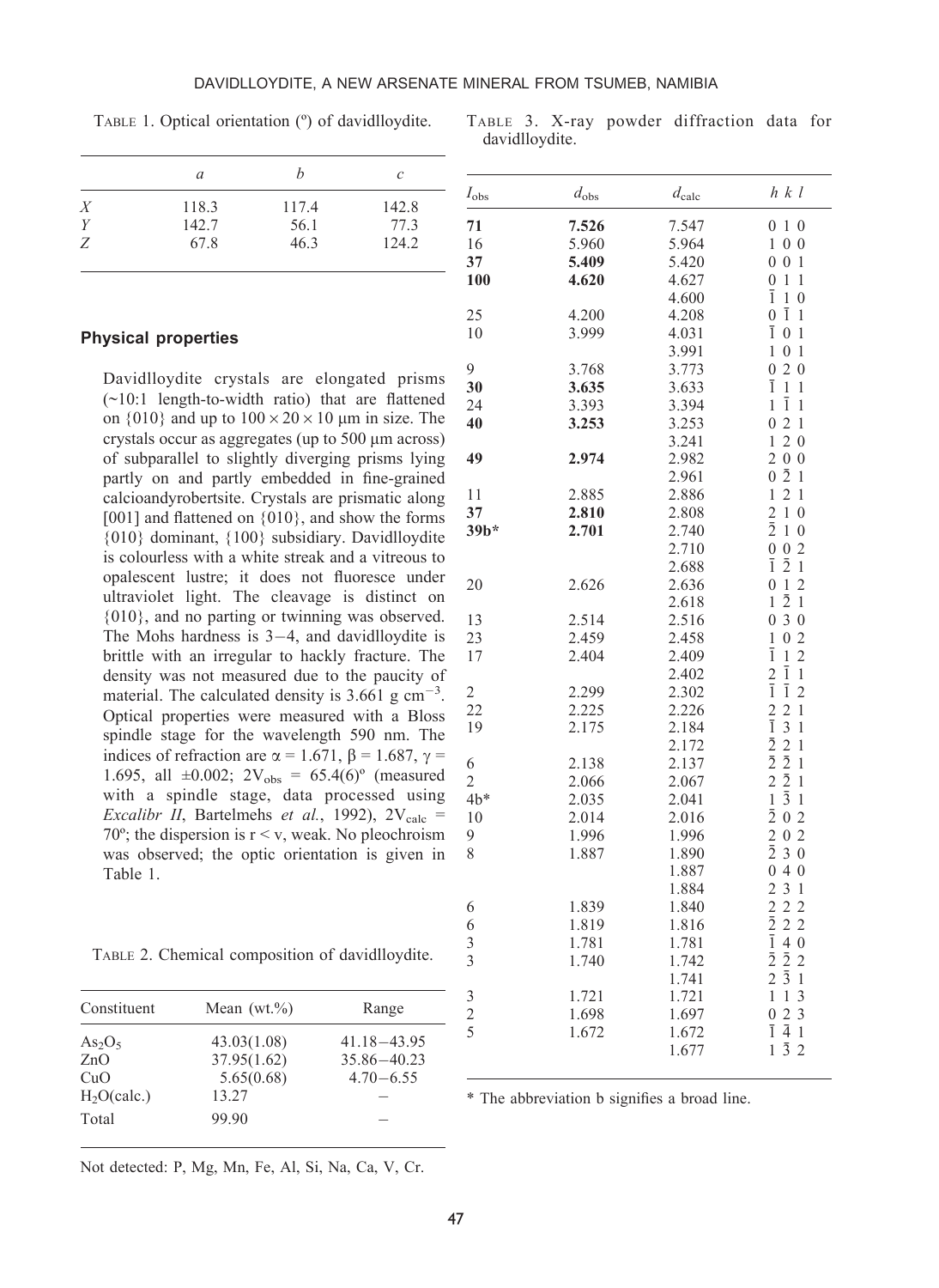| $a\;(\AA)$                              | 5.9756(4)               | Crystal size $(\mu m)$        | $20 \times 20 \times 80$ |
|-----------------------------------------|-------------------------|-------------------------------|--------------------------|
| $b\;$ (Å)                               | 7.6002(5)               | Radiation/monochromater       | $MoK\alpha/Graphite$     |
| c(A)                                    | 5.4471(4)               | No. of reflections            | 8846                     |
| $\alpha$ (°)                            | 84.2892(9)              | No. in Ewald sphere           | 2946                     |
| $\beta$ (°)                             | 90.4920(9)              | No. unique reflections        | 1477                     |
|                                         | 87.9958(9)              | No. with $(F_0 > 4 \sigma F)$ | 1422                     |
| $\gamma$ (°)<br>$V(A^3)$                | 245.99(5)               | $R_{\text{merge}}\%$          | 0.91                     |
| Space group                             | P <sub>1</sub>          | $R_1\%$                       | 1.51                     |
| Z                                       |                         | $wR_2\%$                      | 4.13                     |
| $d_{\text{calc}}$ (g cm <sup>-3</sup> ) | 3.661                   |                               |                          |
| Cell content                            | $Zn_3(AsO_4)_2(H_2O)_4$ |                               |                          |
|                                         |                         |                               |                          |

TABLE 4. Summary of crystallographic, data collection and structure refinement information for davidlloydite.

 $R_1 = \Sigma(|F_o| - |F_c|)/\Sigma|F_o|$ .  $wR_2 = \left[\Sigma w(F_0^2 - F_c^2)^2 / \Sigma w(F_0^2)^2\right]^{1/2}$ ,  $w = 1/[\sigma^2(F_0^2) + (0.0139P)^2 + 0.34P]$  where  $P = (Max(F_0^2, 0) + 2F_c^2)/3$ .

## Raman spectroscopy

The Raman spectrum of davidlloydite is shown in Fig. 1. In the  $100-1200$  cm<sup>-1</sup> region, there is a prominent peak at  $865 \text{ cm}^{-1}$  and a strong but subsidiary band at 841  $cm^{-1}$ , both of which may be assigned to  $As<sup>5+</sup> - O$  stretching modes. Lowerenergy peaks at 550 (w), 504 (m), 454 (s) and 420 (vw)  $cm^{-1}$  may be assigned to  $Zn-O$ stretching modes, and the numerous lowerenergy bands may be assigned to collective lattice modes: 394 (vw), 353 (w), 305 (w), 294 (w), 258 (w), 211 (w), 200 (w), 182 (w), 170 (w), 163 (w) and 121 (doublet, vw). In the  $2500-4000$  cm<sup>-1</sup> region, there is a broad envelope with significant structure, centred on  $\sim$ 3200 cm<sup>-1</sup> that may be assigned to various stretching modes of the  $H_2O$  group.

## Chemical composition

Davidlloydite was analysed using a Cameca SX-100 electron microprobe operating in wavelengthdispersive mode with an accelerating voltage of 15 kV, a specimen current of 10 nA and a beam diameter of  $10 \mu m$ . Different crystals were used for the single-crystal structure refinement and chemical analysis. The standards used were adamite (As, Zn) and olivenite (Cu). The data were reduced and corrected by the PAP method of Pouchou and Pichoir (1985) and are given in Table 2 (mean of five determinations). The presence and quantity of  $H<sub>2</sub>O$  groups were established by crystal-structure solution and refinement. In addition, Raman spectroscopy (Fig. 1) indicates a broad intense band in the region  $\sim$ 3200 cm<sup>-1</sup>, which is indicative of H<sub>2</sub>O.

The empirical formula was calculated on the basis of 12 anions with  $H_2O = 4$  a.p.f.u. (atoms per formula unit) as indicated by crystal-structure solution and refinement, giving  $(Zn_{2.53}Cu_{0.39})_{\Sigma2.92}As_{2.03}O_8(H_2O)_4$ , and an ideal formula  $Zn_3(AsO_4)_2(H_2O)_4$ .

#### X-ray powder diffraction

X-ray powder-diffraction data were obtained using a Gandolfi attachment mounted on a Bruker D8 rotating-anode Discover SuperSpeed micro-powder diffractometer with a multi-wire 2D detector. Data (in  $\AA$  for CuK $\alpha$ ) are listed in Table 3. Unit-cell parameters refined from the powder data are as follows:  $a = 5.968(4)$ ,  $b =$ 7.589(4),  $c = 5.448(3)$   $\AA$ ,  $\alpha = 84.29(5)$ °,  $\beta =$ 90.38(4),  $\gamma = 88.01(5)$ ,  $V = 245.3(2)$   $\mathring{A}^3$ .

## Crystal-structure solution and refinement

A crystal was attached to a tapered glass fibre and mounted on a Bruker D8 three-circle diffractometer equipped with a rotating-anode generator  $(MoK\alpha)$ , multilayer optics and an APEX-II detector. A total of 2946 intensities (those within the Ewald sphere) was collected to  $60^{\circ}2\theta$ using 10 s per 0.2º frame, with a crystal-todetector distance of 5 cm. Empirical absorption corrections (SADABS; Sheldrick, 2008) were applied and equivalent reflections were corrected for Lorentz, polarization and background effects, averaged and reduced to structure factors. The unit-cell dimensions were obtained by leastsquares refinement of the positions of 6593 reflections with  $I > 10\sigma I$  and are given in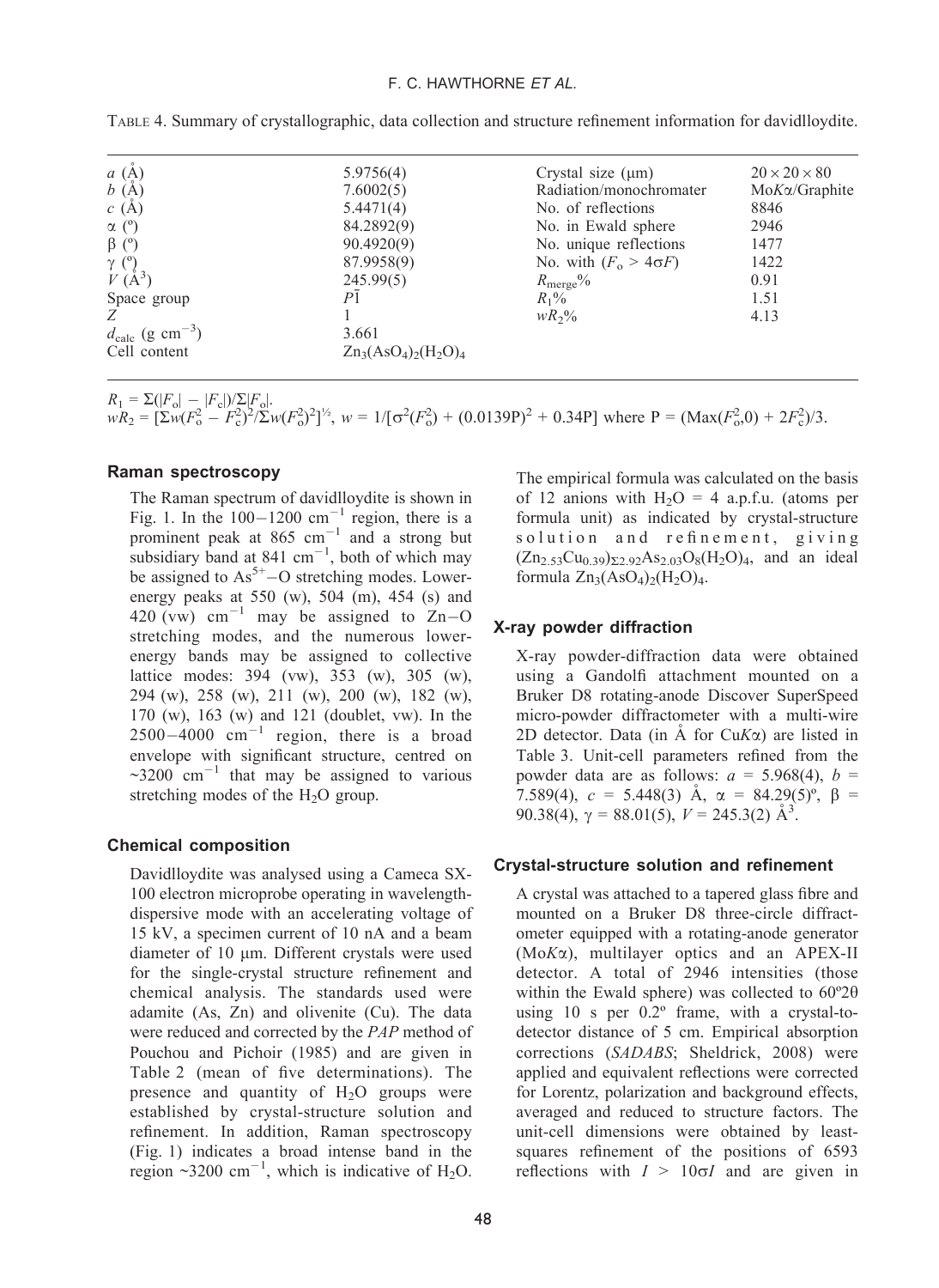|                      | 0.059(13)                                                                                                                                                                                                                                                                                                                                                                     |
|----------------------|-------------------------------------------------------------------------------------------------------------------------------------------------------------------------------------------------------------------------------------------------------------------------------------------------------------------------------------------------------------------------------|
| $U_{12}$             | $\begin{array}{l} 0.00005(13) \\ 0.00121(9) \\ 0.0012(7) \\ 0.00002(7) \\ 0.0007(5) \\ 0.0007(6) \\ -0.0014(5) \\ 0.0015(6) \\ -0.0018(6) \\ -0.0009(6) \\ -0.0009(6) \\ -0.0009(6) \\ \end{array}$                                                                                                                                                                           |
| $U_{13}$             | $\begin{array}{l} 0.00126(12)\\ -0.0006(8)\\ 0.00025(7)\\ 0.00025(7)\\ 0.0037(6)\\ -0.011(5)\\ -0.0012(5)\\ -0.0006(6)\\ 0.0037(6)\\ 0.0037(6)\\ 0.0037(7)\\ 0.0037(7)\\ 0.0031(7)\\ 0.0031(7)\\ 0.0031(7)\\ 0.0031(7)\\ 0.0031(7)\\ 0.0031(7)\\ 0.0031(7)\\ $                                                                                                                |
| $U_{23}$             | $\begin{array}{l} 0.00034(12)\\ 0.00186(8)\\ -0.01125(7)\\ 0.0125(7)\\ -0.0045(6)\\ 0.0027(5)\\ 0.0002(5)\\ 0.0001(6)\\ -0.0007(6)\\ -1 \end{array}$                                                                                                                                                                                                                          |
| $U_{33}$             | $\begin{array}{l} \n 0.01178(19)\\ \n 0.01032(11)\\ \n 1.010369(10)\\ \n 1.00869(10)\\ \n 0.0096(7)\\ \n 0.0157(7)\\ \n 0.0157(7)\\ \n 0.0158(8)\\ \n 0.0158(8)\\ \n 0.0105(7)\\ \n 0.0157(9)\\ \n 0.0158(8)\\ \n 0.0270(9)\\ \n 0.0270(9)\\ \n 0.0102(9)\\ \n 0.0270$                                                                                                        |
| $U_{22}$             | $\begin{array}{l} 0.01053(18)\\ -0.01445(12)\\ -0.0040(10)\\ -0.0040(7)\\ -0.0140(7)\\ -0.0140(7)\\ -0.0130(7)\\ -0.015(7)\\ -0.0134(7)\\ -0.0134(7)\\ -0.0134(7)\\ -0.0134(7)\\ -0.0134(7)\\ -0.0134(7)\\ -0.0134(7)\\ -0.0134(7)\\ -0.0134(7)\\ -0.0134(7)\\ -0.0134(7)\\$                                                                                                  |
| $U_{11}$             |                                                                                                                                                                                                                                                                                                                                                                               |
| $\frac{2}{\sqrt{2}}$ | $\begin{array}{l} \mathbf{y}_{2} \\ \mathbf{0.81081(4)} \\ \mathbf{0.8108(4)} \\ \mathbf{0.259(5)} \\ \mathbf{0.544(5)} \\ \mathbf{0.654(6)} \\ \mathbf{0.114(7)} \\ \mathbf{0.154(7)} \\ \mathbf{0.167(7)} \\ \mathbf{0.176(8)} \\ \mathbf{0.1748(6)} \\ \mathbf{0.101(7)} \\ \mathbf{0.101(8)} \\ \mathbf{0.101(8)} \\ \mathbf{0.101(8)} \\ \mathbf{0.101(8)} \\ \mathbf{0$ |
| уb                   | $\begin{array}{l} \mathcal{V}_2 \\ 0.10407(3) \\ 0.87032(3) \\ 0.87032(3) \\ 0.7644(2) \\ 0.9872(2) \\ 0.9872(2) \\ 0.9872(2) \\ 0.9932(2) \\ 0.9102(3) \\ 0.9102(3) \\ 0.9102(3) \\ 0.9102(3) \\ 0.9102(3) \\ 0.9102(3) \\ 0.9102(3) \\ 0.9102(3) \\ 0.9102(3) \\ 0.9102(3) \\ 0.9$                                                                                          |
|                      | $\begin{smallmatrix} (2392(4)\\ 2398(5)\\ 2389(5)\\ 2399(5)\\ 2399(5)\\ 2399(5)\\ 23027(5)\\ 2322(5)\\ 2322(5)\\ 2322(5)\\ 2323(5)\\ 2323(5)\\ 2323(5)\\ 2323(5)\\ 2323(5)\\ 2323(5)\\ 2323(5)\\ 2323(5)\\ 2323(5)\\ 2323(5)\\ 2323(5)\\ 2323(5)\\ 2323(5)\\ 2323($                                                                                                           |
|                      | r v a s o o o o o ¤ ¤ ¤ ¤<br>S o S S o o o o ¤ ¤ ¤ ¤                                                                                                                                                                                                                                                                                                                          |

TABLE 5. Atom coordinates and displacement parameters  $(\hat{A}^2)$  for davidlloydite.

TABLE 5. Atom coordinates and displacement parameters  $(\hat{A}^2)$  for davidlloydite.

Table 4, together with other information pertaining to data collection and structure refinement.

All calculations were done with the SHELXTL PC (Plus) system of programs; R indices are of the form given in Table 4 and are expressed as percentages. The structure was solved in the space group  $\overline{P1}$  by direct methods and refined to convergence by full-matrix least-squares methods with anisotropic-displacement parameters for all atoms. At the later stages of refinement, difference-Fourier maps showed weak density maxima approximately  $1 \text{ Å}$  from the  $O(5)$  and  $O(6)$  anions that incident bondvalence sums indicate are  $H<sub>2</sub>O$  groups. These maxima were entered into the structure model as H atoms and their parameters were refined with the soft constraint that the O-H distance be approximately  $0.98 \text{ Å}$ . The structure converged to a final  $R_1$  index of 1.51%. Refined atom coordinates and anisotropic-displacement parameters are listed in Table 5, selected interatomic distances are given in Table 6, and bond valences, calculated with the parameters of Brown and Altermatt (1985), are given in Table 7. A table of structure factors and a crystallographic information file are available at www.minersoc.org/pages/ e\_journals/dep\_mat.html.

# Crystal structure

## Coordination of cations

In the structure of davidlloydite, the As site is tetrahedrally coordinated by four O anions at a mean distance of  $1.687$  Å, which is characteristic of  $As^{5+}$  [e.g. adamite: 1.681 Å (Hawthorne, 1976*a*); scorodite: 1.680 Å (Hawthorne, 1976*b*)], and the site-scattering is in accord with full occupancy of the site by As. There are two  $Z_n$ sites with different coordination numbers, which are occupied primarily by Zn with minor  $Cu^{2+}$ (Table 2). The  $Zn(1)$  site is octahedrally coordinated by two  $O^{2-}$  anions and four (H<sub>2</sub>O) groups with a  $\langle Zn-O \rangle$  distance of 2.112 Å. The  $Zn(2)$ site is tetrahedrally coordinated by  $O^{2-}$  anions with a  $\langle Zn-O \rangle$  distance of 1.970 Å. The [4+2] distortion observed for the  $Zn(1)$  octahedron suggests that the Cu measured by electronmicroprobe analysis (Table 2) is ordered at the octahedrally coordinated  $Zn(1)$  site. The crystal analysed by electron-microprobe analysis can be described by the site-specific formula  $^{[6]}$ (Zn<sub>0.6</sub>Cu<sub>0.4</sub>)<sup>[4]</sup>Zn<sub>2</sub>(AsO<sub>4</sub>)<sub>2</sub>(H<sub>2</sub>O)<sub>4</sub>.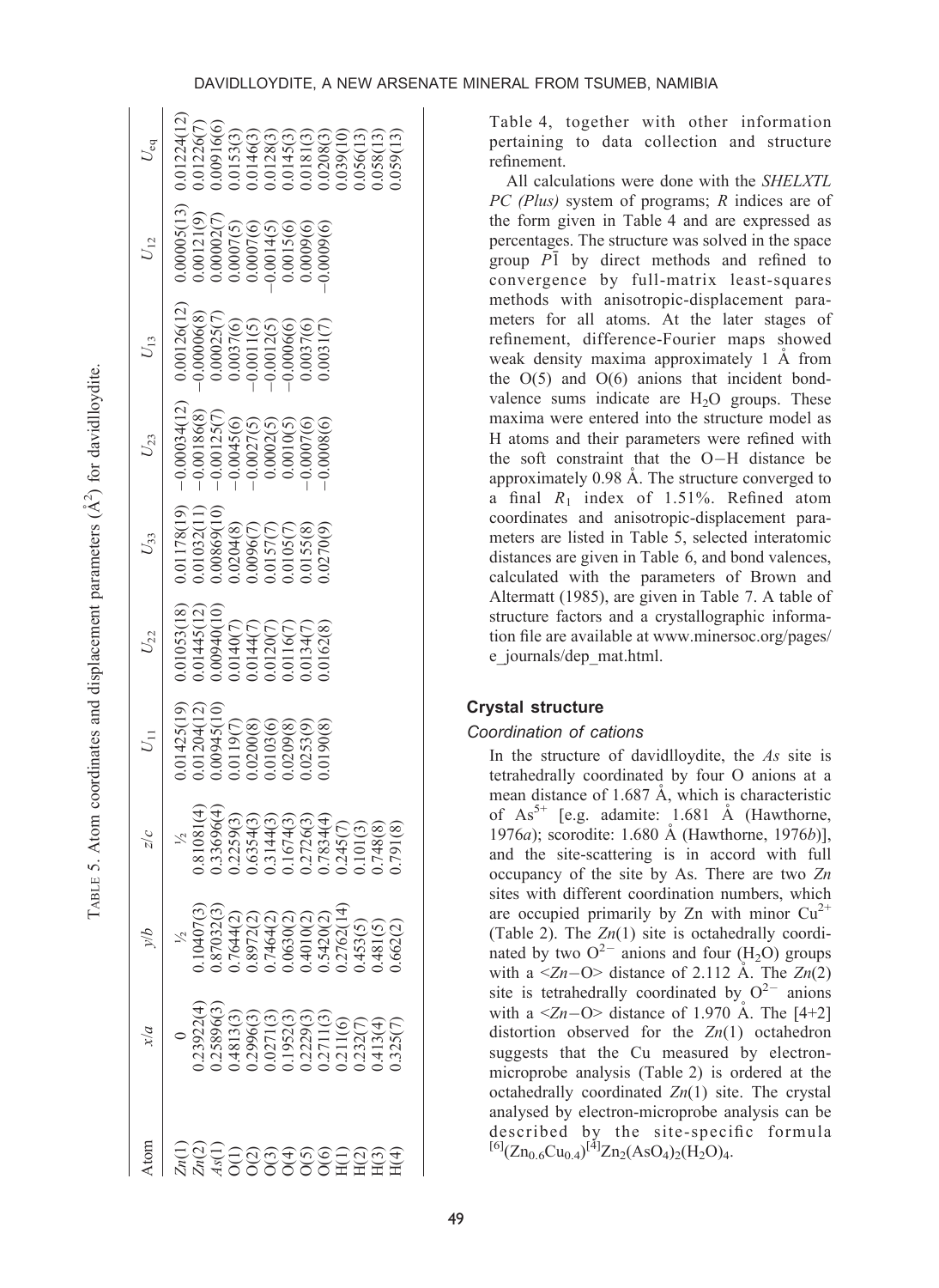## F. C. HAWTHORNE ET AL.

| $Zn(1) - O(3)$<br>$\times 2$ | 2.050(2) | $Zn(2)-O(1)$      | 1.978(2) |
|------------------------------|----------|-------------------|----------|
| $Zn(1)-O(5)$<br>$\times 2$   | 2.005(2) | $Zn(2)-O(2)$      | 1.944(2) |
| $Zn(1) - O(6)$<br>$\times 2$ | 2.281(2) | $Zn(2)-O(3)$      | 1.998(2) |
| $Zn(1)-O>$                   | 2.112    | $Zn(2)-O(4)$      | 1.958(2) |
|                              |          | $Zn(2)-O$         | 1.970    |
| $As-O(1)$                    | 1.678(2) |                   |          |
| $As-O(2)$                    | 1.675(2) |                   |          |
| $As-O(3)$                    | 1.713(2) |                   |          |
| $As-O(4)$                    | 1.682(2) |                   |          |
| $\leq$ As $-$ O>             | 1.687    |                   |          |
| $O(5) - H(1)$                | 0.980(1) | $H(1)\cdots O(4)$ | 1.720(4) |
| $O(5) - H(2)$                | 0.980(1) | $H(2)\cdots O(6)$ | 1.814(4) |
| $O(5) - H(1) \cdots O(4)$    | 175(3)   |                   |          |
| $O(5) - H(2) \cdots O(6)$    | 176(4)   |                   |          |
| $O(6) - H(3)$                | 0.980(1) | $H(3)\cdots O(1)$ | 1.94(3)  |
| $O(6) - H(4)$                | 0.980(1) | $H(4)\cdots O(2)$ | 1.90(3)  |
| $O(6) - H(3) \cdots O(1)$    | 135(3)   |                   |          |
| $O(6) - H(4) \cdots O(2)$    | 143(4)   |                   |          |
|                              |          |                   |          |

TABLE 6. Selected interatomic distances  $(\hat{A})$  and angles  $(^\circ)$  in davidlloydite.

## Anion identities and hydrogen bonding

There are six crystallographically distinct anions, O(1)-O(6) (Table 5). Inspection of the bondvalence table (Table 7) shows that the bond valence incident at  $O(1)$  to  $O(4)$ , omitting any contribution from H, is  $\geq 1.75$  vu, indicating that these anions are  $O^{2-}$ . The corresponding bondvalence incident at  $O(5)$  and  $O(6)$  is 0.44 and 0.21 vu, indicating that both  $O(5)$  and  $O(6)$  are H<sub>2</sub>O groups. In accord with this conclusion, four H sites were identified in difference-Fourier maps close to the O(5) and O(6) sites and refined in the final stages of structure refinement. The resulting hydrogen-bond arrangements are given in

Table 6. The O(4) and O(6) anions are acceptor anions for hydrogen bonds from the donor O(5) anion, and the O(1) and O(2) anions are acceptor anions for hydrogen bonds from the donor O(6) anion. The resulting incident bond-valence sums at all of the anions in the structure accord with the valence-sum rule to within  $\pm 0.05$  vu or less (Table 7) and the anion part of the formula is  $O_8(H_2O)_4$  for  $Z = 1$ .

# Bond topology

A very unusual aspect of the structure of davidlloydite is its relation to the structure of

|      | Zn(1)                                                              | Zn(2) | As   |      | H(1) | H(2) | H(3) | H(4) | Σ    |
|------|--------------------------------------------------------------------|-------|------|------|------|------|------|------|------|
| O(1) |                                                                    | 0.48  | 1.27 | 1.75 |      |      | 0.2  |      | 1.95 |
| O(2) |                                                                    | 0.52  | 1.28 | 1.80 |      |      |      | 0.2  | 2.00 |
| O(3) | $0.39 \times 2$                                                    | 0.45  | 1.16 | 2.00 |      |      |      |      | 2.00 |
| O(4) |                                                                    | 0.50  | 1.26 | 1.76 | 0.2  |      |      |      | 1.96 |
| O(5) | $\begin{array}{cc} 0.44 & \times 2 \\ 0.21 & \times 2 \end{array}$ |       |      | 0.44 | 0.8  | 0.8  |      |      | 2.04 |
| O(6) |                                                                    |       |      | 0.21 |      | 0.2  | 0.8  | 0.8  | 2.01 |
| Σ    | 2.08                                                               | 1.95  | 4.97 |      | 1.00 | 1.00 | 1.00 | 1.00 |      |

TABLE 7. Bond-valence\* table for davidlloydite.

\* See Brown and Altermatt (1985).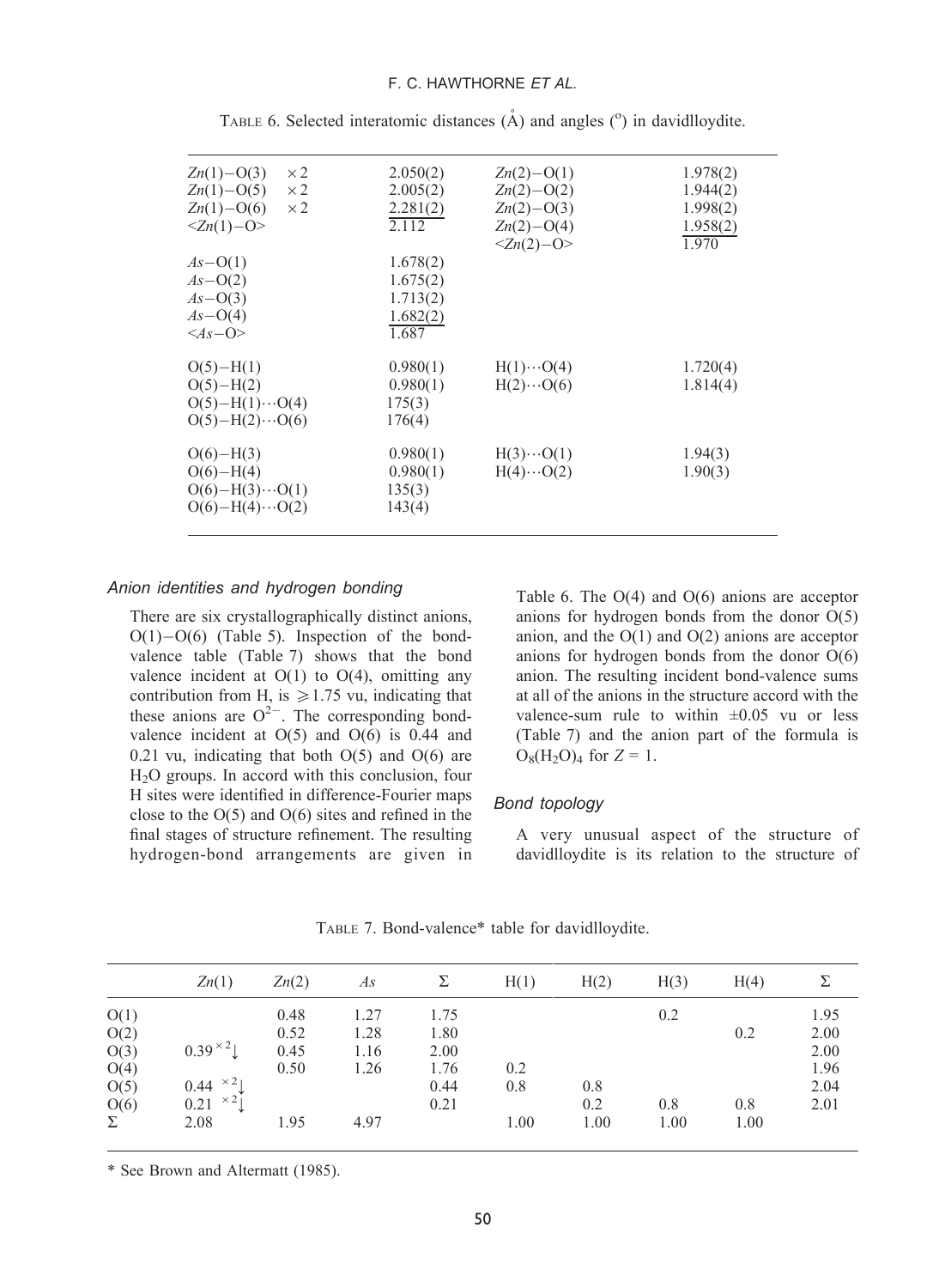#### DAVIDLLOYDITE, A NEW ARSENATE MINERAL FROM TSUMEB, NAMIBIA



FIG. 2. Part of the crystal structures of (a) davidlloydite and (b) parahopeite projected onto (010), showing the connectivity of the  $(Zn(2)O<sub>4</sub>)$  tetrahedra (yellow), the  $(ASO<sub>4</sub>)$  tetrahedra (blue in davidlloydite) and the (PO<sub>4</sub>) tetrahedra (pink in parahopeite) to form sheets of corner-sharing tetrahedra of the form  $[ZnT^{5+}O_4]$ . Green circle:  $Zn(1)$  site above the  $[ZnT^{5+}O_4]$  sheet; the origin in parahopeite is shifted by  $(0, \frac{1}{2}, 0)$ .

parahopeite,  $Zn_3(PO_4)_{2}(H_2O)_4$  (Chao, 1969). The details of this relation seem to be affected by the relative orientation of the structural units in the two structures (see below). Of course, this is not really the case; the structures are as they are, and their relation cannot be affected by issues of relative orientation. However, this issue is quite subtle in the present case, and is of interest, as failure to recognize such a relation could easily lead to the erroneous identification of the same structure as two distinct minerals.

# Davidlloydite and parahopeite as stacking variants

In the crystal structure of davidlloydite,  $ZnO<sub>4</sub>$ and AsO4 tetrahedra share corners to form a sheet (Fig. 2a) of the form  $[ZnAsO<sub>4</sub>]$  in which the cations occur at the vertices of a 44 net. This sheet is topologically identical to the  $[ZnPO_4]$  sheet in parahopeite (Fig. 2b). In both davidlloydite and parahopeite, the sheets stack in the  $b$  direction (Fig. 3) and are linked by sharing corners with  $ZnO<sub>2</sub>(H<sub>2</sub>O)<sub>4</sub>$  octahedra. The position of  $[6]Zn$ above the sheet differs in each structure (Fig. 2): it is located at  $0 \frac{1}{2} 0$  in parahopeite and  $0 \frac{1}{2} \frac{1}{2}$  in davidlloydite. As a result, the sense of the

translational repeat in the b direction is different in each structure (Fig. 3). This results in a seemingly different linkage between the [ZnTO4] sheets in each structure. As is apparent in Fig. 3, the  $ZnO<sub>2</sub>(H<sub>2</sub>O)<sub>4</sub>$  octahedra linking adjacent sheets are inclined to the right in davidlloydite (Fig.  $3a$ ) and to the left in parahopeite (Fig. 3b), and these different linkages impart quite different degrees of geometrical distortion to the constituent layers (Fig. 2).

## Davidlloydite as an inverse parahopeite structure

We may select a different unit cell for davidlloydite that is geometrically congruent to that of parahopeite. The matrix transformation between the two orientations of davidlloydite is  $[-1 \ 0 \ 0 \ 0 \ 1 \ 0 \ 0 \ 0 \ -1]$ . In this orientation, the unit cells and site coordinates of davidlloydite and parahopeite are congruent (Table 8). The only apparent difference between the two structures is the distinction in cation identity at the two tetrahedrally coordinated sites; the locations of the pentavalent and divalent cations appear interchanged in the two structures (Fig. 4).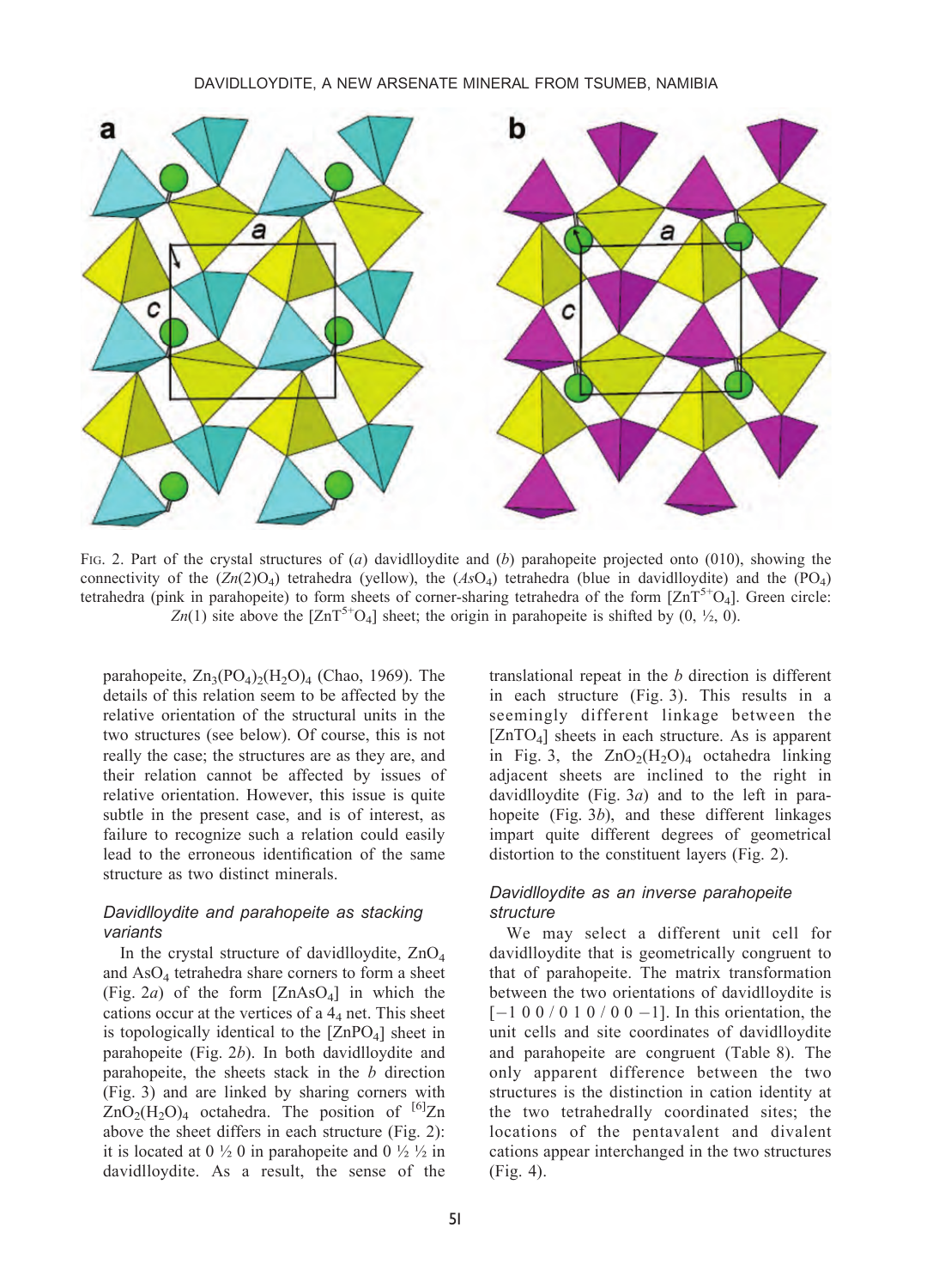

FIG. 3. The crystal structure of (a) davidlloydite and (b) parahopeite projected along [100], showing the stacking of the  $[ZnT^{5+}O_4]$  sheets in the b direction. The  $(Zn(2)O_4)$  tetrahedra are yellow, the  $(ASO_4)$  tetrahedra are blue in davidlloydite and the  $(PO_4)$  tetrahedra are pink in parahopeite,  $Zn(1)$  octahedra are green.

FIG. 4 (facing page). All three principal axial projections  $(a, c, e)$  for davidlloydite transformed via  $[-1 0 0/0 1 0/0 1]$ 0 0 -1] and  $(b, d, f)$  parahopeite. The  $(Zn(2)O<sub>4</sub>)$  tetrahedra are yellow, the  $(AsO<sub>4</sub>)$  tetrahedra are blue in davidlloydite and the (PO<sub>4</sub>) tetrahedra are pink in parahopeite,  $Zn(1)$  octahedra are green. The origin for the parahopeite structure is that used by Chao (1969).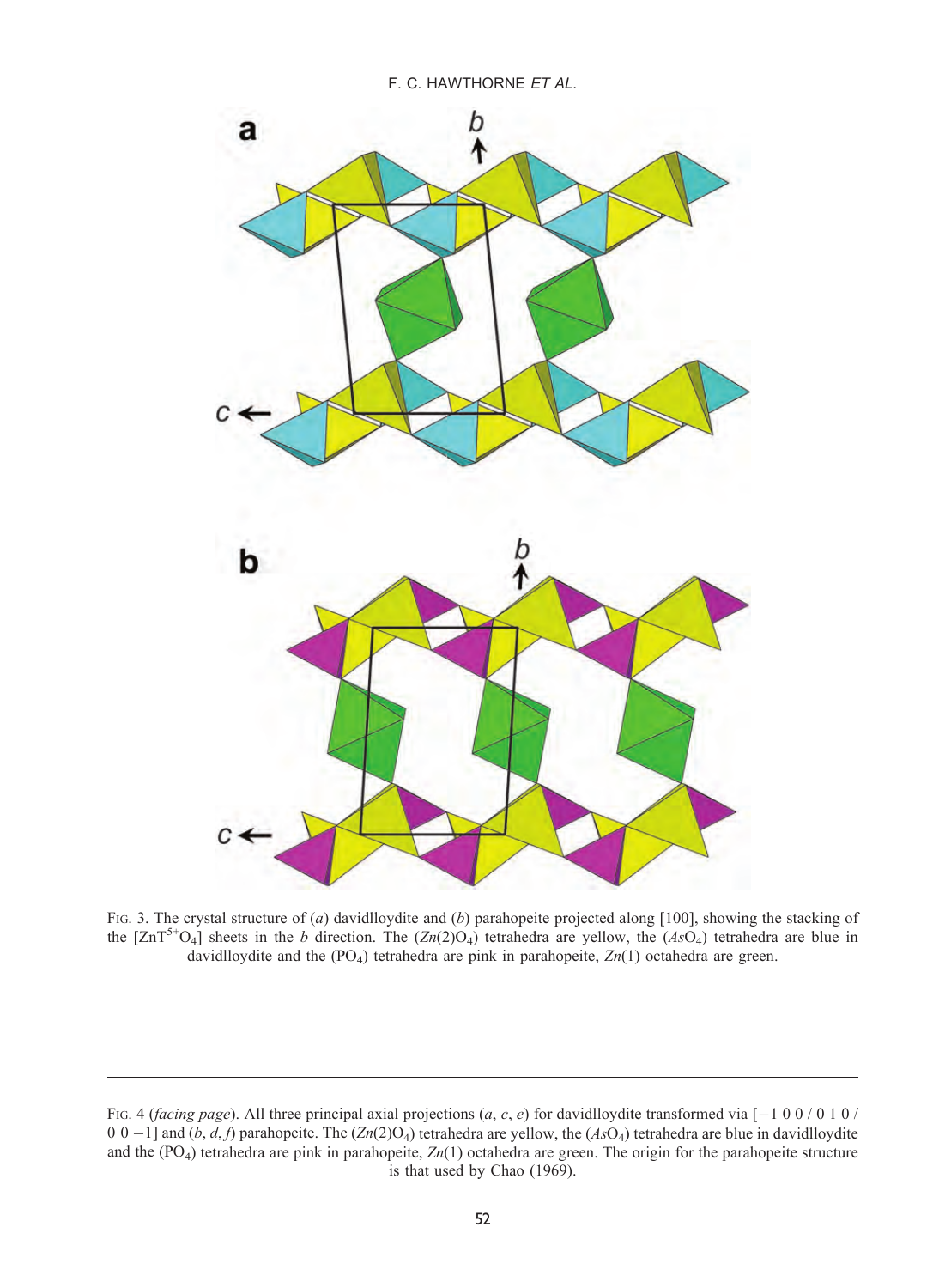# DAVIDLLOYDITE, A NEW ARSENATE MINERAL FROM TSUMEB, NAMIBIA

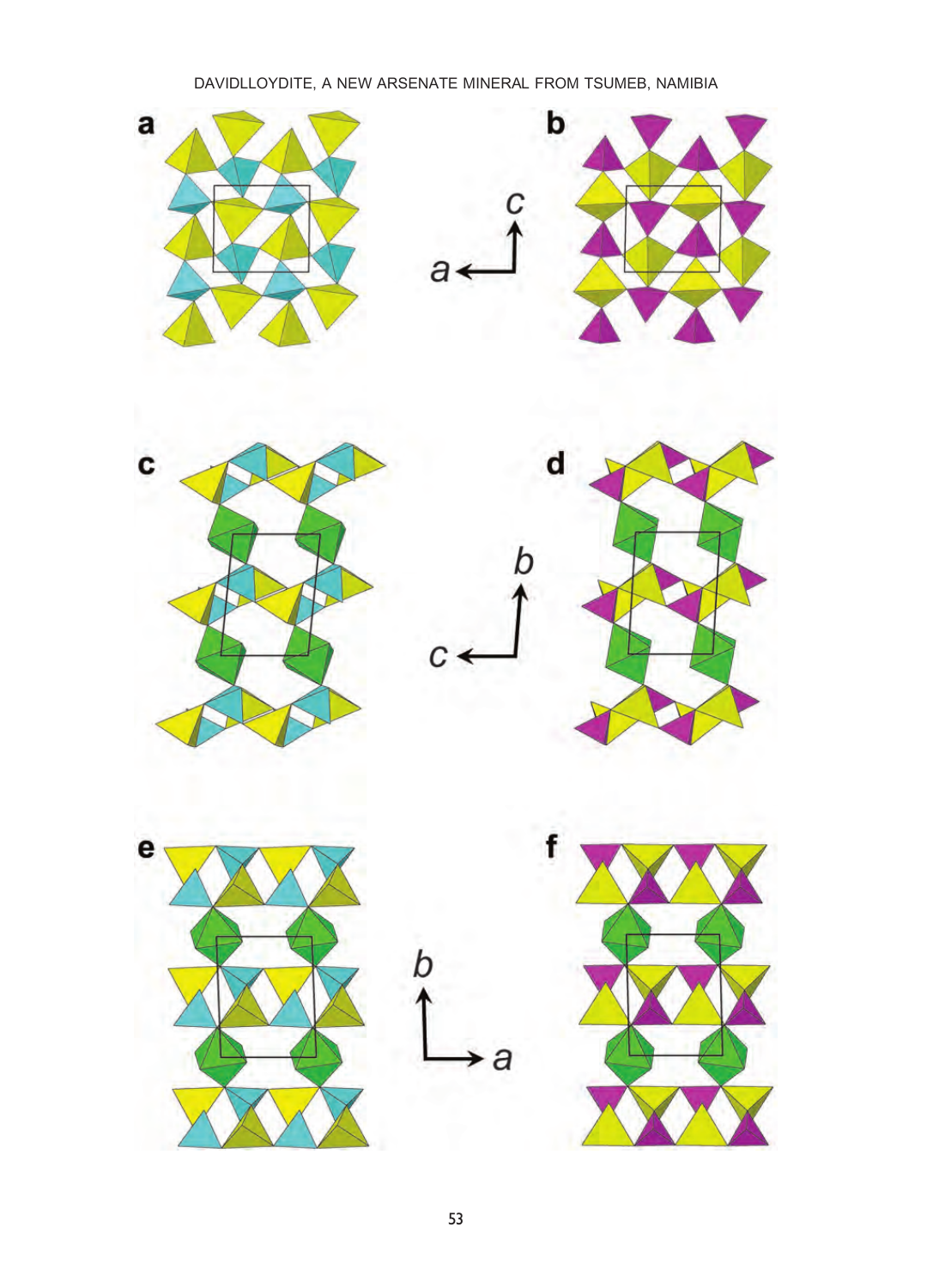## F. C. HAWTHORNE ET AL.

|                                  | Davidlloydite - |              |              | Parahopeite - |          |              |  |
|----------------------------------|-----------------|--------------|--------------|---------------|----------|--------------|--|
| $a\;(\AA)$                       |                 | 5.976        |              |               | 5.768    |              |  |
| $\boldsymbol{b}$                 |                 | 7.600        |              |               | 7.550    |              |  |
| $\mathcal C$                     |                 | 5.447        |              |               | 5.276    |              |  |
| $\alpha$ (°)                     |                 | 95.71        |              |               | 93.42    |              |  |
| β                                |                 | 90.49        |              |               | 91.18    |              |  |
| $\gamma$                         |                 | 92.00        |              |               | 91.37    |              |  |
| $\dot{V}$ ( $\AA$ <sup>3</sup> ) |                 | 246.0        | 229.2        |               |          |              |  |
|                                  | x/a             | y/b          | z/c          | x/a           | y/b      | z/c          |  |
| Zn(1)                            | $\Omega$        | $\mathbf{0}$ | $\mathbf{0}$ | $\mathbf{0}$  | $\theta$ | $\mathbf{0}$ |  |
| As / Zn(2)                       | 0.259           | 0.630        | 0.837        | 0.252         | 0.598    | 0.817        |  |
| $Zn(2)$ / $P$                    | 0.239           | 0.396        | 0.311        | 0.250         | 0.362    | 0.296        |  |
| O(1)                             | 0.519           | 0.264        | 0.274        | 0.468         | 0.259    | 0.227        |  |
| O(2)                             | 0.195           | 0.437        | 0.667        | 0.233         | 0.391    | 0.586        |  |
| O(3)                             | $-0.027$        | 0.246        | 0.186        | 0.029         | 0.252    | 0.197        |  |
| O(4)                             | 0.300           | 0.603        | 0.135        | 0.251         | 0.542    | 0.171        |  |
|                                  | 0.271           | 0.958        | 0.283        | 0.230         | 0.891    | 0.261        |  |
| O(5)                             |                 |              |              |               |          |              |  |

TABLE 8. Davidlloydite and parahopeite analogous cell and structure comparison.

# Hydrogen bonding in davidlloydite and parahopeite

The arrangement of the hydrogen bonds for davidlloydite is shown in Fig.  $5a$ . For the H<sub>2</sub>O group at  $O(5)$ , the hydrogen bond from  $H(1)$  is directed toward the O(4) anion of the neighbouring sheet of tetrahedra, and the hydrogen bond from H(2) is directed across the interstitial region to the neighbouring O(6) anion (the other H<sub>2</sub>O group in the structure) of the adjacent  $Zn(1)$ octahedron. For the  $H<sub>2</sub>O$  group at  $O(6)$ , the hydrogen bonds from H(3) and H(4) are directed toward opposing O(1) and O(2) anions, respectively, belonging to the sheets on either side of the  $Zn(1)$  octahedron. We have inferred the same style of hydrogen bonding for parahopeite (Fig. 5b). Note that the two structures differ only in the relative sense of alternating  $Zn(1)$ occupancy and neighbouring hydrogen bonding in the interlayer region. The stereochemistry of the donor-acceptor anions is given for the two structures in Table 9.

# Related minerals

In the classification of Strunz (Strunz and Nickel, 2001), davidlloydite is a class 8 phosphatearsenate-vanadate of the 08.CA.30 hopeite

group; in the classification of Dana (Gaines et al., 1997), it is a class 40 normal hydrated phosphate-arsenate-vanadate related to parahopeite (Kumbasar and Finney, 1968) (40.3.3.1) and hopeite (Hill and Jones, 1976) (40.3.4.1). Structurally, davidlloydite is similar to parahopeite (as discussed above) and it is a triclinic polytype of arsenohopeite (orthorhombic  $Zn_3(AsO_4)_{2}(H_2O)_4$ , Neuhold *et al.*, 2011). Arsenohopeite is the arsenate analogue of hopeite. The structural relations between parahopeite (Kumbasar and Finney, 1968) and hopeite

TABLE 9. Donor-acceptor anion distances  $(A)$  and angles (º) for the hydrogen bonding in davidlloydite and parahopeite.

|                    | Davidlloydite | Parahopeite |
|--------------------|---------------|-------------|
| $O(5) \cdots O(4)$ | 2.70          | 2.66        |
| $O(5)\cdots O(6)$  | 2.79          | 2.80        |
| $O(4)-O(5)-O(6)$   | 95.2          | 123.3       |
| $O(6)\cdots O(1)$  | 2.72          | 2.89        |
| $O(6)\cdots O(2)$  | 2.75          | 2.71        |
| $O(1)-O(6)-O(2)$   | 139.4         | 148.1       |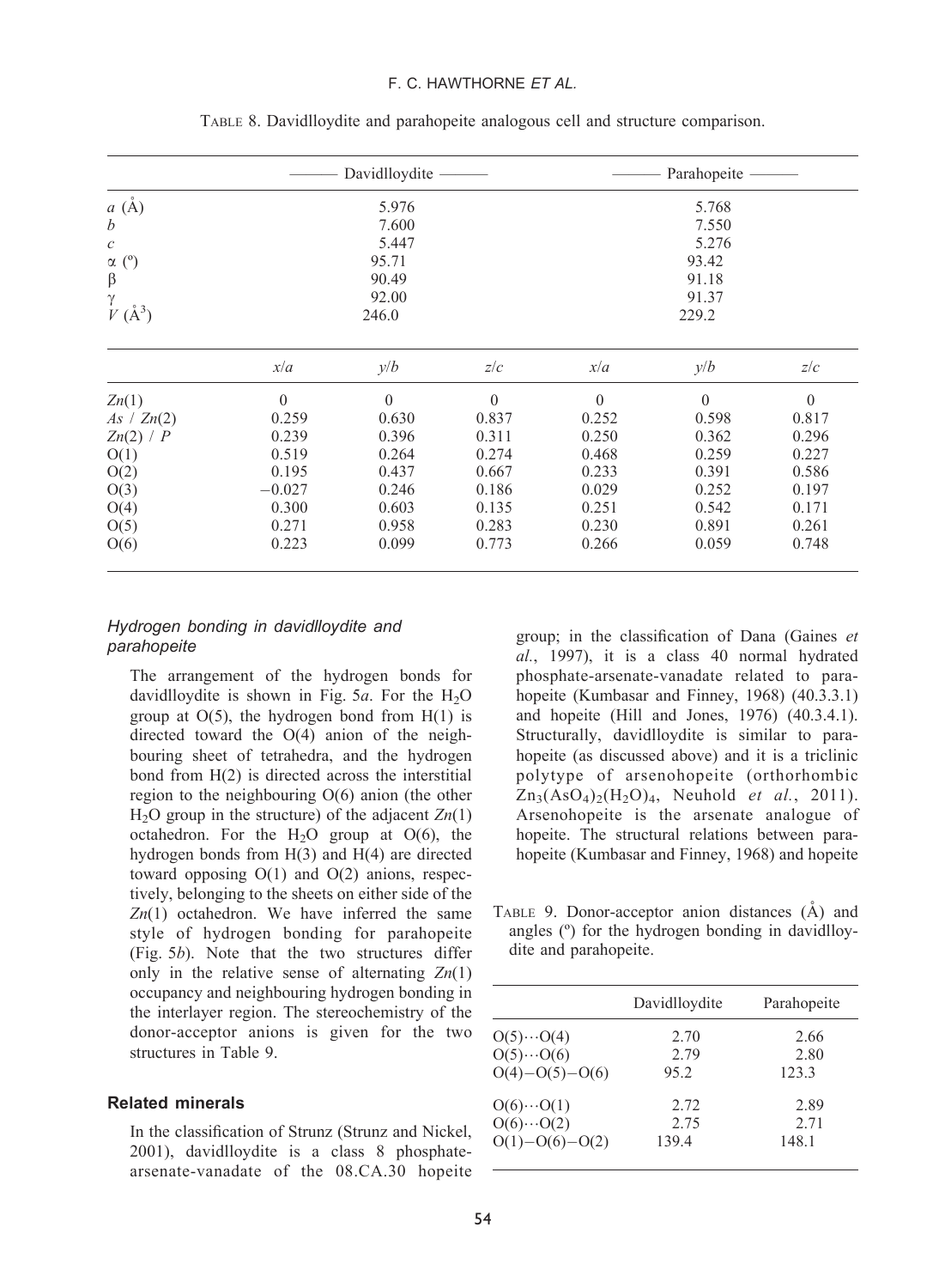

FIG. 5. Hydrogen bonding in (a) davidlloydite and proposed hydrogen-bonding in (b) parahopeite projected down an axis rotated slightly from [100]. The  $(Zn(2)O<sub>4</sub>)$  tetrahedra are yellow, the  $(AsO<sub>4</sub>)$  tetrahedra are blue in davidlloydite and the  $(PO_4)$  tetrahedra are pink in parahopeite,  $Zn(1)$  octahedra are green.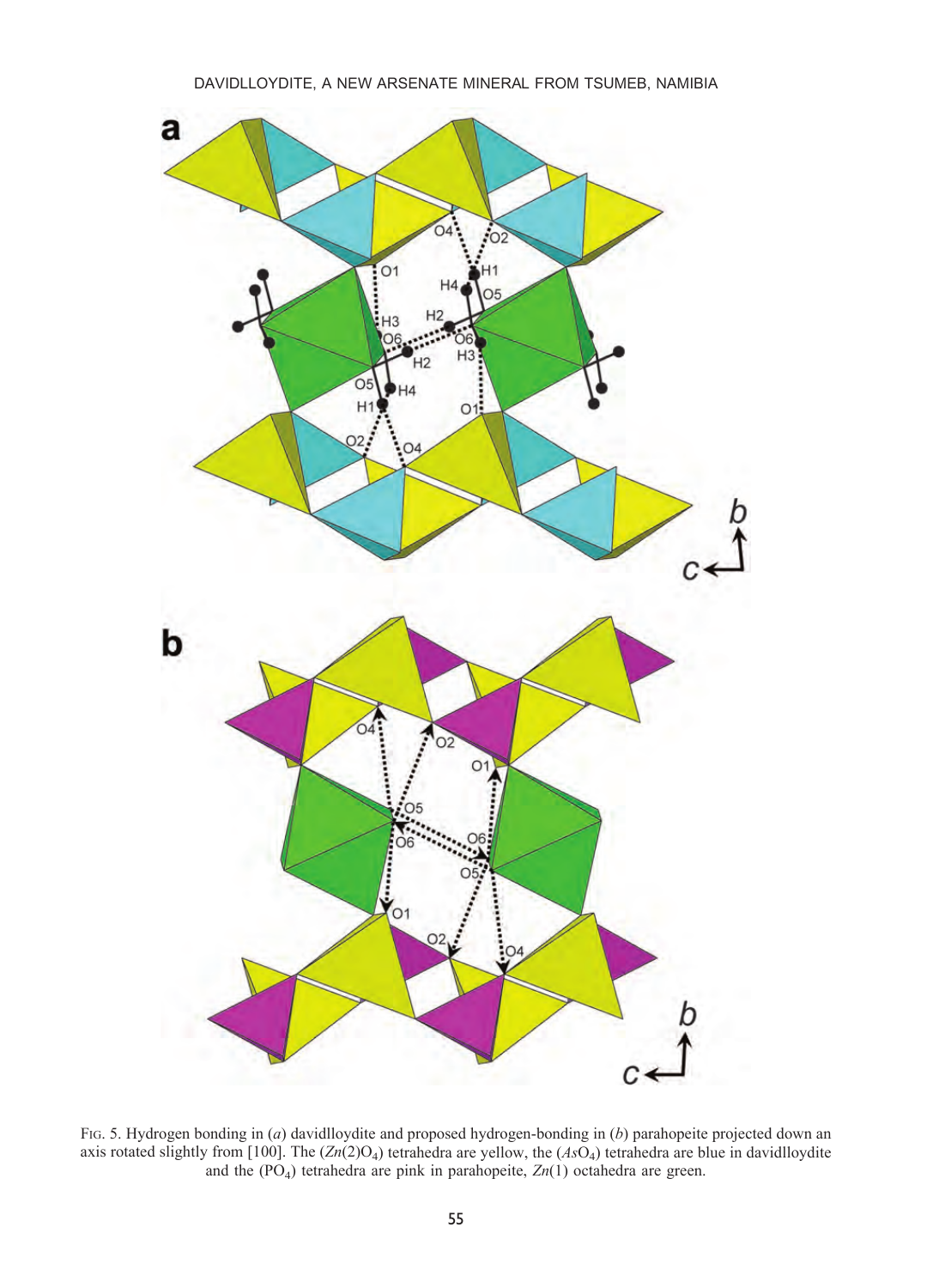## F. C. HAWTHORNE ET AL.

|                                      | Davidlloydite           | Parahopeite              | Hopeite                                              | Arsenohopeite*           |
|--------------------------------------|-------------------------|--------------------------|------------------------------------------------------|--------------------------|
| Formula                              | $Zn_3(AsO_4)_2(H_2O)_4$ | $Zn_3(PO_4)_{2}(H_2O)_4$ | $Zn_3(PO_4)_{2}(H_2O)_4$                             | $Zn_3(AsO_4)_2(H_2O)_4$  |
| Symmetry                             | Triclinic               | Triclinic                | Orthorhombic                                         | Orthorhombic             |
| Space group                          | P <sub>1</sub>          | PĪ                       | Pnma                                                 | Pnma                     |
| a(A)                                 | 5.9756                  | 5.768                    | 10.594                                               | 10.804                   |
| b(A)                                 | 7.6002                  | 7.550                    | 18.333                                               | 19.003                   |
| c(A)                                 | 5.4471                  | 5.296                    | 5.029                                                | 5.112                    |
| $\alpha$ (°)                         | 84.2892                 | 93.42                    | 90                                                   | 90                       |
| $\beta$ (°)                          | 90.4920                 | 91.18                    | 90                                                   | 90                       |
| $\gamma$ (°)                         | 87.9958                 | 91.37                    | 90                                                   | 90                       |
| Z                                    |                         |                          | $\overline{4}$                                       | 4                        |
| d (g cm <sup><math>-3</math></sup> ) | 3.661                   | 3.32                     | 2.94                                                 | 3.46                     |
| Colour                               | Colourless              | Colourless               | Colourless to greyish white                          | $\overline{\phantom{0}}$ |
| Cleavage                             | $\{010\}$ distinct      | $\{010\}$ perfect        | $\{010\}$ perfect, $\{100\}$ good,<br>$\{001\}$ poor |                          |
| <b>Hardness</b>                      | $3 - 4$                 | $3\frac{1}{2}-4$         | $3\frac{1}{2}$                                       |                          |
| Occurrence                           | Cu-Zn deposits          | Cu-Zn deposits           | Cu-Zn deposits                                       |                          |

TABLE 10. Comparative table for selected minerals of the hopeite group.

\* From Neuhold et al. (2011).

were discussed by Hill and Jones (1976). Selected properties of davidlloydite, parahopeite, hopeite and arsenohopeite are listed in Table 10. Other minerals of the form  $(M^{2+})_3(T^{5+}O_4)_2(H_2O)_4$ , such as phosphophyllite,  $Zn_2Fe(PO_4)_2(H_2O)_4$ ; ludlamite,  $Fe_3(PO_4)_2(H_2O)_4$  and rollandite,  $Cu<sub>3</sub>(AsO<sub>4</sub>)<sub>2</sub>(H<sub>2</sub>O)<sub>4</sub>$ , have different M-coordination environments (i.e. not  $^{[6]}M$   $^{[4]}M_2$ ) and represent structural variants (Hill, 1977; Abrahams and Bernstein, 1966; Sarp and Černy, 2000).

## Triclinic polytypism in davidlloydite and parahopeite

The tetrahedral [ZnAsO<sub>4</sub>] sheet in davidlloydite displays minor rotation of the tetrahedra relative to the  $[ZnPO_4]$  sheet in parahopeite (Fig. 2), and the general freedom inherent in the simple corner linkage of tetrahedra seems to easily accommodate the difference in radius of  $[4]$ As<sup>5+</sup> and  $[4]$ P. The similar patterns of intersheet linkage by interstitial  $ZnO_4(H_2O)$  octahedra and associated hydrogen bonding (Fig. 3) have the general appearance of being compatible in both structures. This suggests that two different triclinic polytypes may be possible for both davidlloydite and parahopeite; however, the diffraction characteristics for both minerals suggest simple ordered structures, rather than disordered mixtures of polytypes.

## Acknowledgements

We thank Tony Kampf and an anonymous reviewer for their comments on this paper. This work was supported by a Canada Research Chair in Crystallography and Mineralogy and by Natural Sciences and Engineering Research Council of Canada Discovery, Equipment and Major Installation grants of the Natural Sciences and Engineering Research Council of Canada, and by Innovation grants from the Canada Foundation for Innovation to FCH.

#### **References**

- Abrahams, S.C. and Bernstein, J.L. (1966) Crystal structure of paramagnetic ludlamite,  $Fe_3(PO_4)_{2}$ <sup>-4</sup>(H<sub>2</sub>O), at 298°K. Journal of Chemical Physics, **44**, 2223-2229.
- Bartelmehs, K.L., Bloss, F.D., Downs, R.T. and Birch, J.B. (1992) Excalibr II. Zeitschrift für Kristallographie, 199, 186–196.
- Brown, I.D. and Altermatt, D. (1985) Bond-valence parameters obtained from a systematic analysis of the inorganic crystal structure database. Acta Crystallographica, B41, 244-247.
- Chao, G.Y. (1969) Refinement of the crystal structure of parahopeite. Zeitschrift für Kristallographie, 130, 261-266.
- Gaines, R.V., Skinner, H.C.W., Foord, E.E., Mason, B. and Rosenwieg, A. (1997) Dana's New Mineralogy,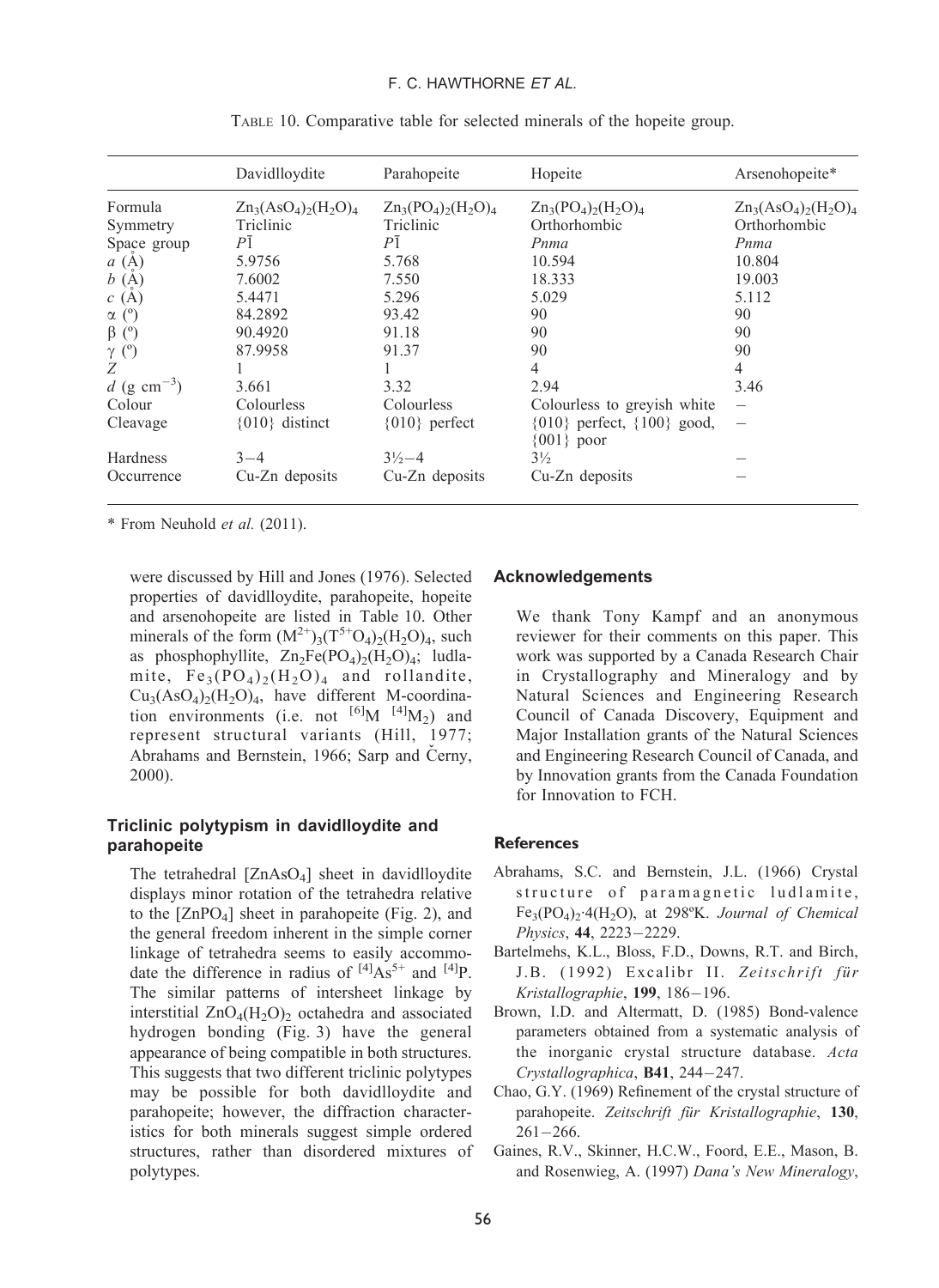Eighth Edition. Wiley and Sons, New York, USA.

- Hawthorne, F.C. (1976a) Refinement of the crystal structure of adamite. The Canadian Mineralogist, 14, 143-148.
- Hawthorne, F.C. (1976b) The hydrogen positions in scorodite. Acta Crystallographica, B32, 2891-2892.
- Hill, R.J. (1977) The crystal structure of phosphophyllite. *American Mineralogist*, **62**, 812–817.
- Hill, R.J. and Jones, J.B. (1976) The crystal structure of hopeite. *American Mineralogist*, **61**, 987–995.
- Kumbasar, I. and Finney, J.J. (1968) The crystal structure of parahopeite. Mineralogical Magazine, 36, 621-624.
- Neuhold, F., Kolitsch, U., Bernhardt, H.-J. and Lengauer, C.L. (2011) Arsenhopeite, IMA 2010-69. CNMNC Newsletter No. 8, April 2011, page 291; Mineralogical Magazine, 75, 289-294.

Pinch, W.W. and Wilson, W.E. (1977) Tsumeb V.

Minerals: a descriptive list. Mineralogical Record,  $8(3), 17-37.$ 

- Pouchou, J.L. and Pichoir, F. (1985) 'PAP'  $\varphi(\rho Z)$ procedure for improved quantitative microanalysis. Pp. 104-106 in: Microbeam Analysis (J.T. Armstrong, editor). San Francisco Press, San Francisco, California, USA.
- Sarp, H. and Cerný, R. (2000) Rollandite,  $Cu<sub>3</sub>(AsO<sub>4</sub>)<sub>2</sub>·4H<sub>2</sub>O$ , a new mineral: its description and crystal structure. European Journal of Mineralogy, 12, 1045-1050.
- Sheldrick, G.M. (2008) A short history of SHELX. Acta Crystallographica, A64, 112-122.
- Strunz, H. and Nickel, E.H. (2001) Strunz Mineralogical Tables, Ninth Edition. Schweizerbart'sche Verlagsbuchhandlung, Stuttgart, Germany.
- Weber, D. and Wilson, W.E. (1977) Tsumeb IV. Geology. Mineralogical Record, 8(3), 14-16.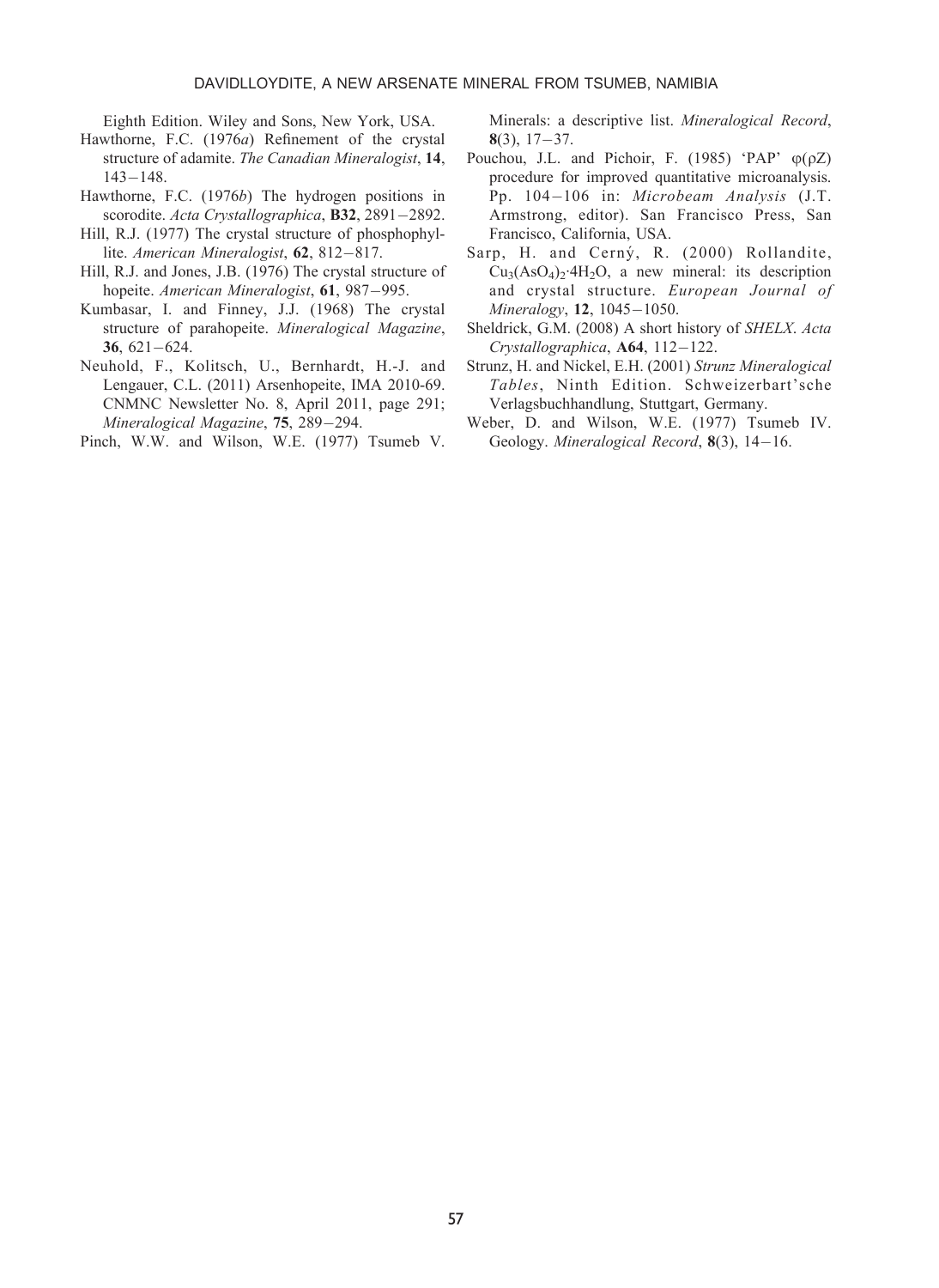```
data davidlloydite
_audit_creation_method SHELXL-97 
_chemical_name_systematic 
; 
 ? 
; 
_chemical_name_common ?<br>
chemical_melting_point ?
_chemical_melting_point ? 
_chemical_formula_moiety ? 
_chemical_formula_sum 
'H1.14 As0.29 O1.71 Zn0.43' 
chemical formula weight
loop_ 
 _atom_type_symbol 
_atom_type_description 
 _atom_type_scat_dispersion_real 
 _atom_type_scat_dispersion_imag 
 _atom_type_scat_source 
 \overline{10}' \overline{10}' \overline{0}.0106 0.0060
 'International Tables Vol C Tables 4.2.6.8 and 6.1.1.4' 
 'H' 'H' 0.0000 0.0000 
 'International Tables Vol C Tables 4.2.6.8 and 6.1.1.4' 
 'Zn' 'Zn' 0.2839 1.4301 
 'International Tables Vol C Tables 4.2.6.8 and 6.1.1.4' 
 'As' 'As' 0.0499 2.0058 
 'International Tables Vol C Tables 4.2.6.8 and 6.1.1.4' 
_symmetry_cell_setting ?
_symmetry_space_group_name_H-M ? 
loop_ 
 symmetry equiv pos as xyz
 \overline{Y}_{X}, \overline{Y}, \overline{z}'-x, -y, -z'
_cell_length_a 5.9756(4) 
_cell_length_b 7.6002(5) 
_cell_length_c 5.4471(4)<br>
cell angle alpha 64.2892(9)
_cell_angle_alpha 84.2892(9) 
_cell_angle_beta 90.4920(9) 
\textcolor{red}{\texttt{\_cell\_angle\_gamma}}\text{cell\_volume} 245.99(3)
_cell_formula_units_Z 7 
_cell_measurement temperature 293(2)
_cell_measurement reflns used ?
_cell_measurement_theta_min ? 
_cell_measurement_theta_max ? 
_exptl_crystal_description ? 
exptl crystal colour ?
exptl crystal size max ?
exptl crystal size mid ?
exptl crystal size min ?
exptl crystal density meas ?
```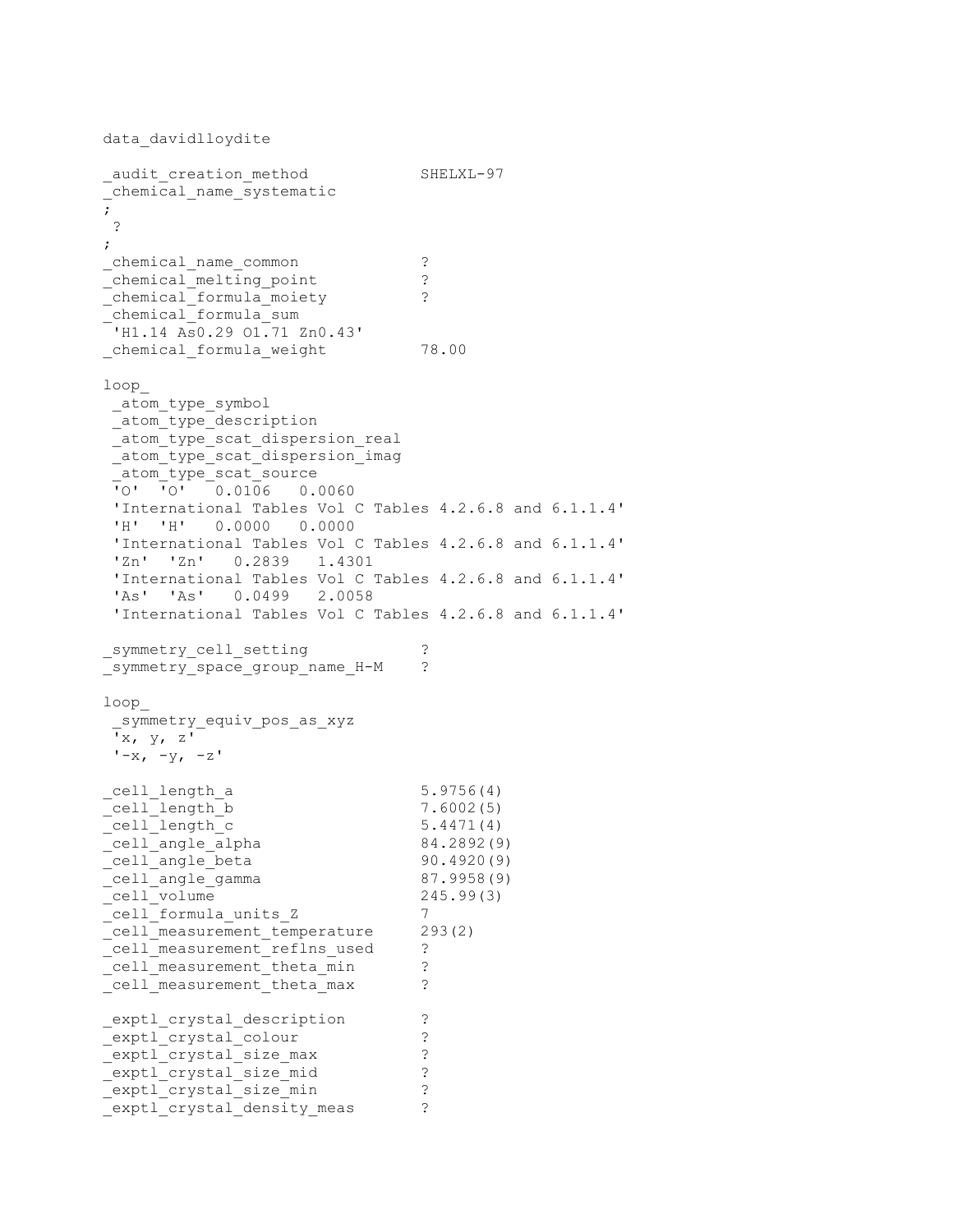```
_exptl_crystal_density_diffrn 3.686 
_exptl_crystal_density_method 'not measured' 
_exptl_crystal_F_000 260 
_exptl_absorpt_coefficient_mu 13.991 
exptl absorpt correction type ?
exptl absorpt correction<sup>T</sup> min ?
exptl absorpt correction T max ?
exptl absorpt process details ?
_exptl_special_details 
; 
? 
; 
diffrn_ambient_temperature 293(2)<br>diffrn_radiation_wavelength 0.71073
diffrn radiation wavelength
_diffrn_radiation_type MoK\a 
diffrn radiation source 'fine-focus sealed tube'
_diffrn_radiation_monochromator graphite 
diffrn measurement device_type ?
diffrn measurement method ?
diffrn_detector_area_resol_mean ?
_diffrn_standards_number ? 
_diffrn_standards_interval_count ? 
_diffrn_standards_interval_time ? 
_diffrn_standards_decay_% ? 
diffrn reflns number 2946
_diffrn_reflns_av_R_equivalents 0.0091 
_diffrn_reflns_av_sigmaI/netI 0.0134 
_diffrn_reflns_limit_h_min -8 
_diffrn_reflns_limit_h_max 8 
_diffrn_reflns_limit_k_min -10 
diffrn reflns limit k max 10
diffrn reflns limit 1 min -7
diffrn_reflns_limit_l_max 7<br>diffrn_reflns_theta_min 2.70
diffrn reflns theta min
diffrn reflns theta max 30.24
_reflns_number_total 1477 
_reflns_number_gt 1422 
_reflns_threshold_expression >2sigma(I) 
_computing_data_collection ? 
_computing_cell_refinement ? 
_computing_data_reduction ? 
_computing_structure_solution 'SHELXS-97 (Sheldrick, 1990)' 
_computing_structure_refinement
_computing_molecular_graphics ?
computing publication material ?
```
\_refine\_special\_details

;

Refinement of F^2^ against ALL reflections. The weighted R-factor wR and goodness of fit S are based on F^2^, conventional R-factors R are based on F, with F set to zero for negative  $F^2$ . The threshold expression of  $F^2$  > 2sigma(F<sup> $2$ </sup>) is used only for calculating R-factors(gt) etc. and is not relevant to the choice of reflections for refinement. R-factors based on  $F^2$ <sup> $\land$ </sup> are statistically about twice as large as those based on F, and R-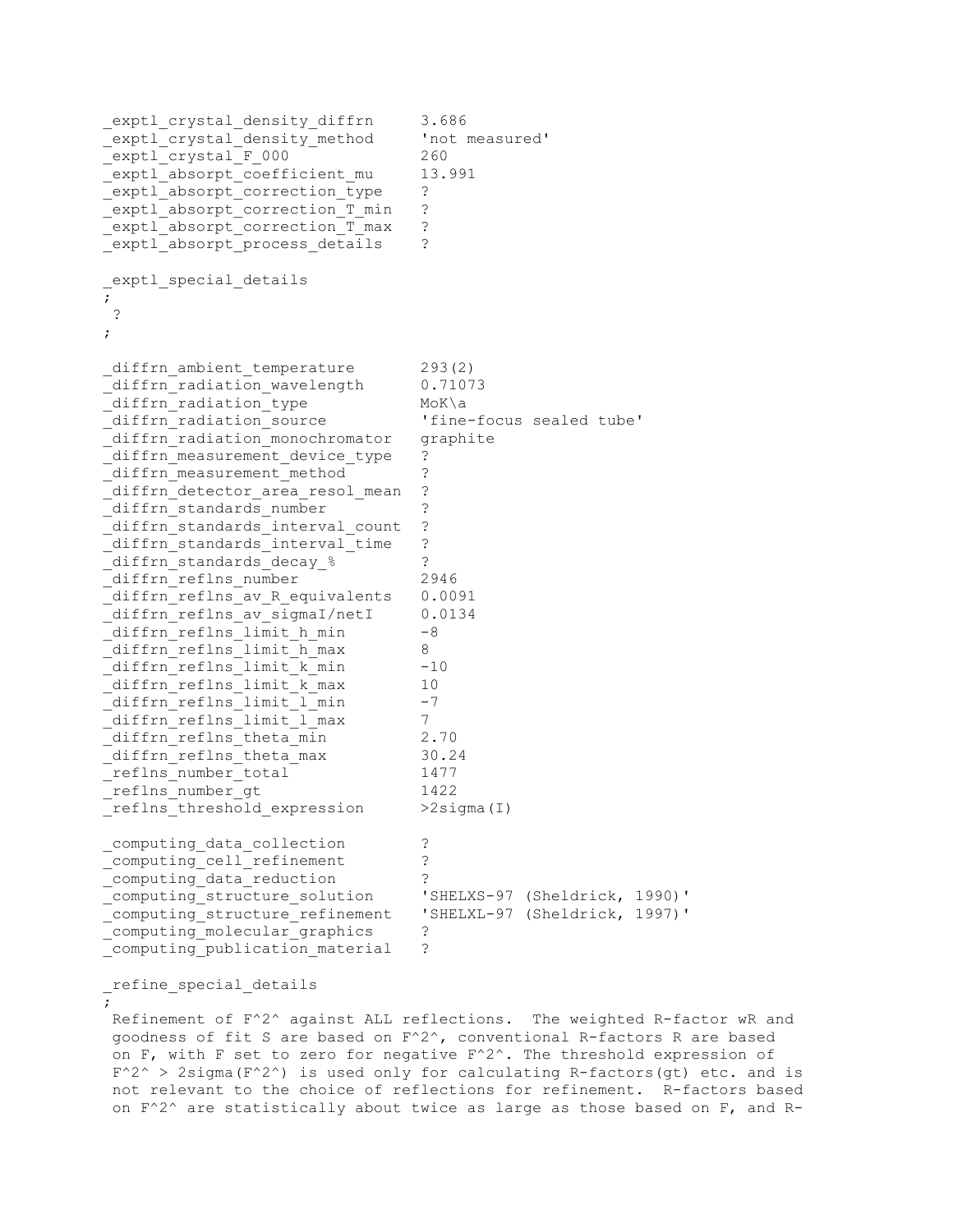factors based on ALL data will be even larger. ; refine ls structure factor coef Fsqd refine ls matrix type full refine 1s weighting scheme calc refine ls weighting details 'calc  $w=1/[\S^2(\sqrt{F}\circ 2\gamma) + (0.0139P)\gamma^2\gamma + 0.3444P]$  where P=(Fo^2^+2Fc^2^)/3' \_atom\_sites\_solution\_primary direct \_atom\_sites\_solution\_secondary difmap \_atom\_sites\_solution\_hydrogens geom \_refine\_ls\_hydrogen\_treatment mixed refine 1s extinction method none refine 1s extinction coef ? \_refine\_ls\_number\_reflns 1477 refine ls number parameters \_refine\_ls\_number\_restraints 4 refine 1s R factor all 0.0159 refine ls R factor gt 0.0151 refine ls wR factor ref 0.0413 refine ls wR factor gt 0.0411 refine 1s goodness of fit ref 1.263  ${\small \_}refine\_ls\_restrained\_S\_all \qquad \qquad 1.261$ \_refine\_ls\_shift/su\_max 0.001 \_refine\_ls\_shift/su\_mean 0.000 loop\_ \_atom\_site\_label \_atom\_site\_type\_symbol \_atom\_site\_fract\_x \_atom\_site\_fract\_y \_atom\_site\_fract\_z atom site U iso or equiv \_atom\_site\_adp\_type atom site occupancy \_atom\_site\_symmetry\_multiplicity \_atom\_site\_calc\_flag \_atom\_site\_refinement\_flags \_atom\_site\_disorder\_assembly atom site disorder group Zn1 Zn 0.0000 0.5000 0.5000 0.01224(12) Uani 0.937(2) 2 d SP . . Zn2 Zn 0.23922(4) 0.10407(3) 0.81081(4) 0.01226(7) Uani 1 1 d . . . As1 As 0.25896(3) 0.87032(3) 0.33696(4) 0.00916(6) Uani 1 1 d . . . O1 O 0.4813(3) 0.7644(2) 0.2259(3) 0.0153(3) Uani 1 1 d  $\ldots$ O2 O 0.2996(3) 0.8972(2) 0.6354(3) 0.0146(3) Uani 1 1 d  $\ldots$ O3 O 0.0271(3) 0.7464(2) 0.3144(3) 0.0128(3) Uani 1 1 d . . . O4 O 0.1952(3) 0.0630(2) 0.1674(3) 0.0145(3) Uani 1 1 d . . . O5 O 0.2229(3) 0.4010(2) 0.2726(3) 0.0181(3) Uani 1 1 d D . . O6 O 0.2711(3) 0.5420(2) 0.7834(3) 0.0208(3) Uani 1 1 d D . . H1 H 0.211(6) 0.2762(14) 0.245(7) 0.039(10) Uiso 1 1 d D . . H2 H 0.232(7) 0.453(5) 0.101(3) 0.056(13) Uiso 1 1 d D . . H3 H 0.413(4) 0.481(5) 0.748(8) 0.058(13) Uiso 1 1 d D . . H4 H 0.325(7) 0.662(2) 0.791(8) 0.059(13) Uiso 1 1 d D . .

loop\_

atom site aniso label \_atom\_site\_aniso\_U\_11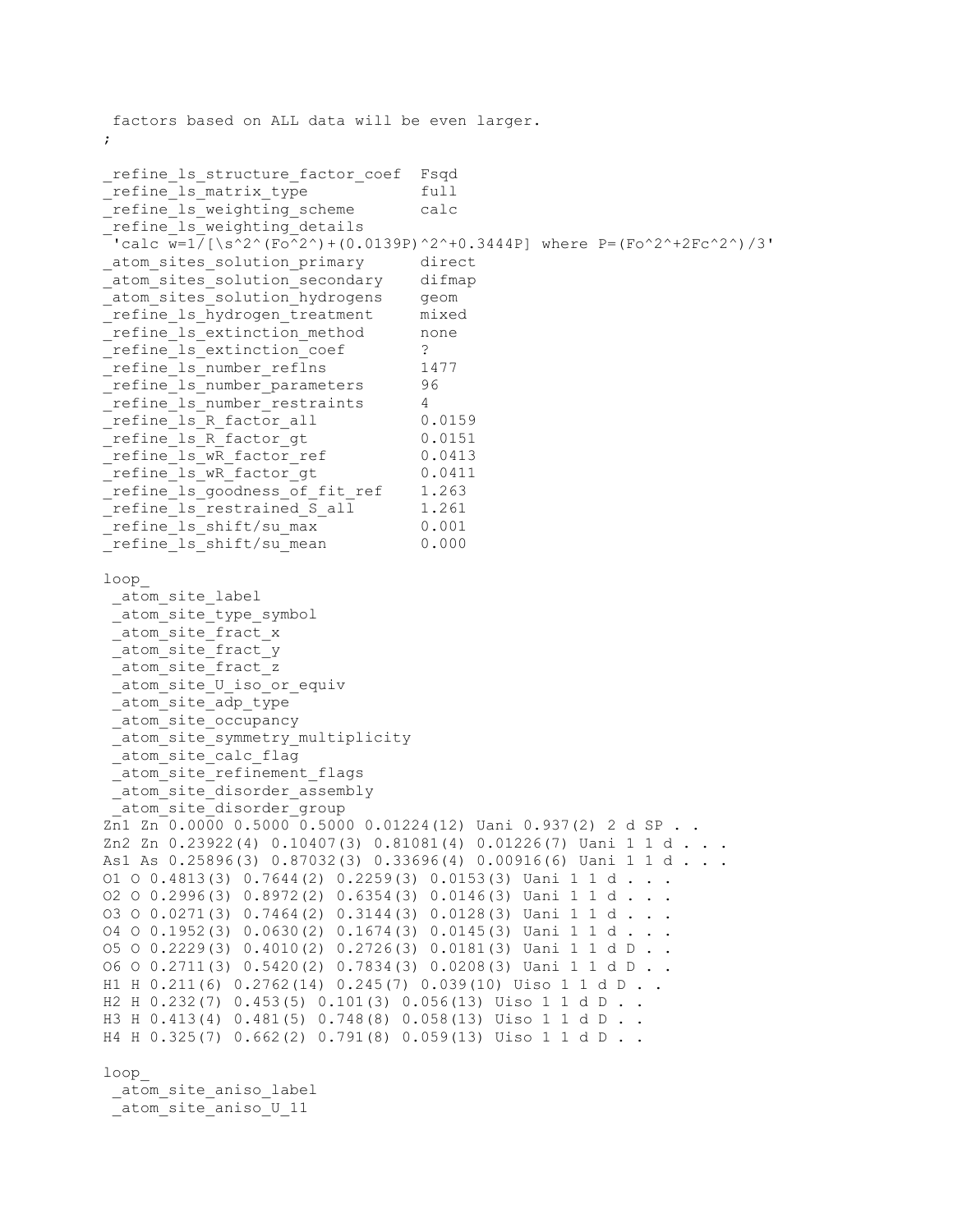```
_atom_site_aniso_U_22 
  _atom_site_aniso_U_33 
 _atom_site_aniso_U_23 
_atom_site_aniso_U_13 
 _atom_site_aniso_U_12 
Zn1 0.01425(19) 0.01053(18) 0.01178(19) -0.00034(12) 0.00126(12) 0.00005(13) 
Zn2 0.01204(12) 0.01445(12) 0.01032(11) -0.00186(8) -0.00006(8) 0.00121(9) 
As1 0.00945(10) 0.00940(10) 0.00869(10) -0.00125(7) 0.00025(7) 0.00002(7) 
O1 0.0119(7) 0.0140(7) 0.0204(8) -0.0045(6) 0.0037(6) 0.0007(5) 
O2 0.0200(8) 0.0144(7) 0.0096(7) -0.0027(5) -0.0011(5) 0.0006(6) 
O3 0.0103(6) 0.0120(7) 0.0157(7) 0.0002(5) -0.0012(5) -0.0014(5) 
O4 0.0209(8) 0.0116(7) 0.0105(7) 0.0010(5) -0.0006(6) 0.0014(6) 
O5 0.0253(9) 0.0134(7) 0.0155(7) -0.0007(6) 0.0037(6) 0.0009(6) 
O6 0.0190(8) 0.0162(8) 0.0270(9) -0.0008(6) 0.0031(7) -0.0009(6) 
_geom_special_details 
; 
All esds (except the esd in the dihedral angle between two l.s. planes) 
 are estimated using the full covariance matrix. The cell esds are taken 
 into account individually in the estimation of esds in distances, angles 
 and torsion angles; correlations between esds in cell parameters are only 
 used when they are defined by crystal symmetry. An approximate (isotropic) 
treatment of cell esds is used for estimating esds involving l.s. planes. 
; 
loop_ 
 geom bond atom site label 1
 geom bond atom site label 2
 _geom_bond_distance 
_geom_bond_site_symmetry_2 
 _geom_bond_publ_flag 
Zn1 05 2.0048(17) 2 566 ?
Zn1 05 2.0048(17) . ?
Zn1 03 2.0496(15) . ?
Zn1 03 2.0496(15) 2 566 ?
Zn1 06 2.2806(19) 2 566 ?
Zn1 O6 2.2806(19) . ? 
Zn2 02 1.9444(16) 1 545 ?
Zn2 04 1.9578(15) 1 556 ?
Zn2 01 1.9778(16) 2 666 ?
Zn2 03 1.9976(15) 2 566 ?
Zn2 O6 3.3290(18) . ?
Zn2 O5 3.5155(17) . ? 
Zn2 05 3.5422(17) 1 556 ?
As1 O2 1.6751(15) . ? 
As1 01 1.6777(15) . ?
As1 04 1.6817(15) 1 565 ?
As1 O3 1.7129(15) . ? 
As1 O6 3.3050(18) . ? 
As1 O5 3.6325(17) . ? 
O1 Zn2 1.9778(16) 2_666 ? 
O1 O6 2.720(2) 2_666 ? 
O1 O5 3.200(2) . ? 
O1 O6 3.339(2) 1_554 ? 
O1 O5 3.353(2) 2_666 ?
```

```
O2 Zn2 1.9444(16) 1_565 ? 
O2 O6 2.751(2) . ?
```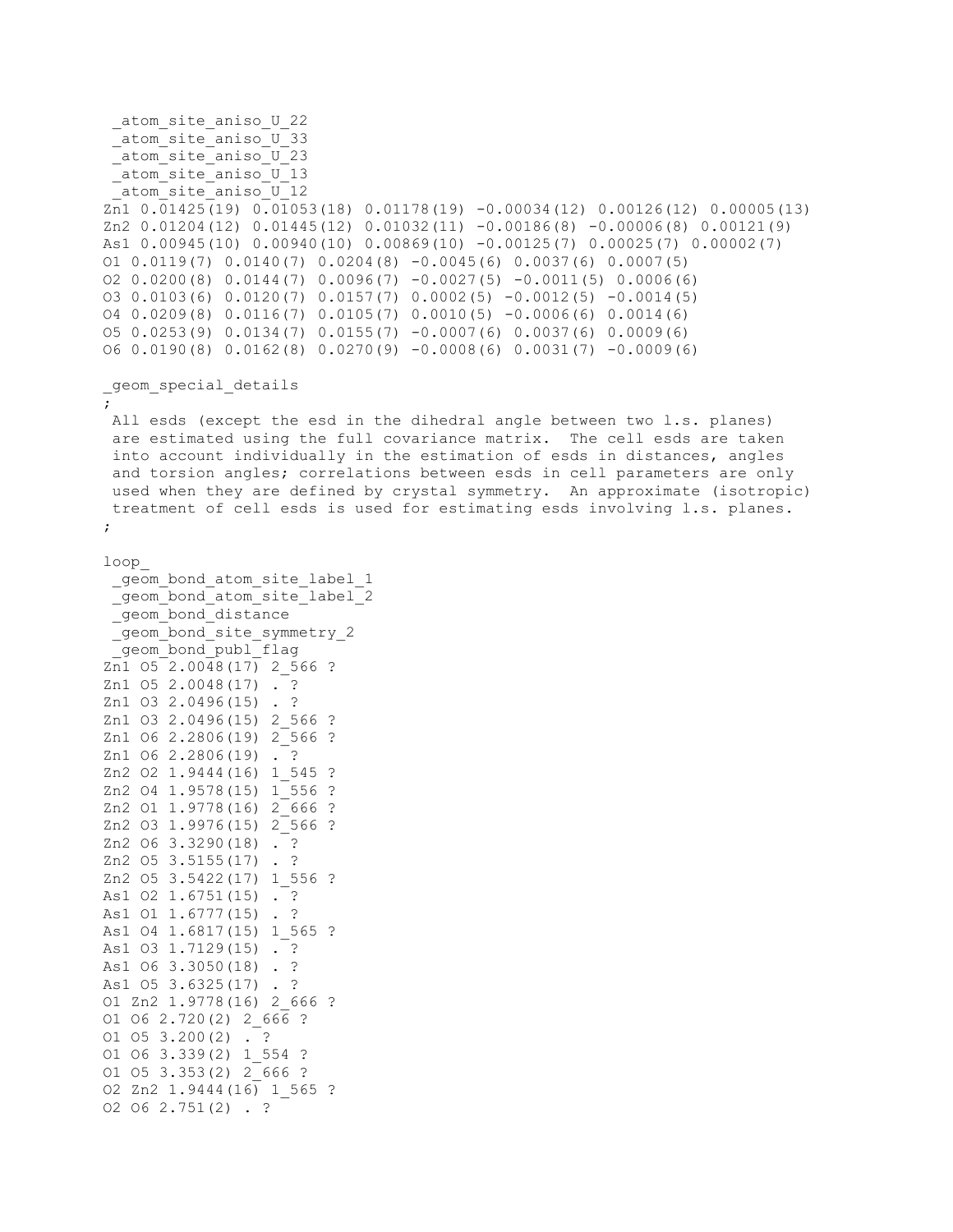```
O3 Zn2 1.9976(15) 2_566 ? 
O3 O5 2.867(2) 2_566 ? 
O3 O5 2.867(2) . ? 
O3 O6 2.958(2) 2_566 ? 
O3 O6 3.171(2) . ? 
O4 As1 1.6817(15) 1_545 ? 
O4 Zn2 1.9578(15) 1_554 ? 
O4 O5 2.697(2) . ? 
O5 O6 2.792(2) 1_554 ? 
O5 O3 2.867(2) 2_566 ? 
O5 O6 2.977(3) 2_566 ? 
O5 O6 3.083(3) 2_666 ? 
O5 O6 3.094(2) . ? 
O5 O1 3.353(2) 2_666 ? 
O5 Zn2 3.5422(17) 1_554 ? 
O5 H1 0.9798(10) . ? 
O5 H2 0.9800(10) . ? 
O6 O1 2.720(2) 2_666 ? 
O6 O5 2.792(2) 1_556 ? 
O6 O3 2.958(2) 2_566 ? 
O6 O5 2.977(3) 2_566 ? 
O6 O5 3.083(3) 2_666 ? 
O6 O1 3.339(2) 1_556 ? 
O6 H3 0.9799(10) . ? 
O6 H4 0.9799(11) . ? 
loop_ 
 geom angle atom site label 1
 _geom_angle_atom_site_label_2 
_geom_angle_atom_site_label_3 
_geom_angle 
 _geom_angle_site_symmetry_1 
_geom_angle_site_symmetry_3 
  geom angle publ flag
O5 Zn1 O5 180.0 2_566 . ? 
O5 Zn1 O3 90.00(6) 2 566 . ?
O5 Zn1 O3 90.00(6) . . ? 
O5 Zn1 O3 90.00(6) 2_566 2_566 ? 
O5 Zn1 O3 90.00(6) . 2_566 ? 
O3 Zn1 O3 180.00(4) . 2_566 ? 
O5 Zn1 O6 92.23(7) 2_566 2_566 ? 
O5 Zn1 O6 87.77(7) . 2_566 ? 
O3 Zn1 O6 86.01(6) . 2_566 ? 
O3 Zn1 O6 93.99(6) 2_566 2_566 ? 
O5 Zn1 O6 87.77(7) 2_566 . ? 
O5 Zn1 O6 92.23(7) . . ? 
O3 Zn1 O6 93.99(6) . . ? 
O3 Zn1 O6 86.01(6) 2_566 . ? 
O6 Zn1 O6 180.0 2 566 . ?
O2 Zn2 O4 117.06(6) 1_545 1_556 ? 
O2 Zn2 O1 103.63(7) 1_545 2_666 ? 
O4 Zn2 O1 104.91(7) 1_556 2_666 ? 
O2 Zn2 O3 114.66(7) 1_545 2_566 ? 
O4 Zn2 O3 104.64(7) 1_556 2_566 ? 
O1 Zn2 O3 111.65(7) 2_666 2_566 ? 
O2 Zn2 O6 144.68(6) 1_545 . ? 
O4 Zn2 O6 96.76(6) 1_556 . ?
```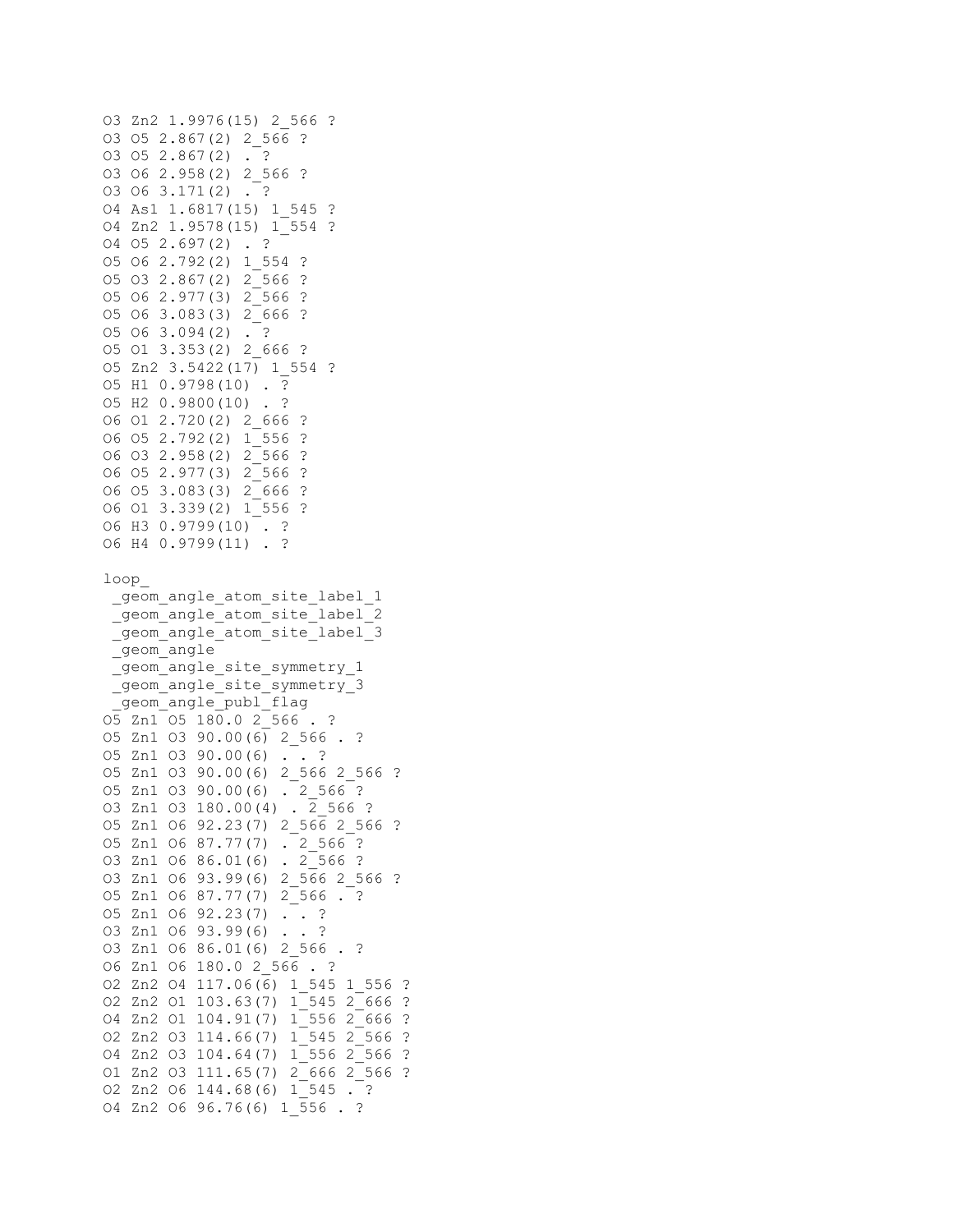```
O1 Zn2 O6 54.77(5) 2_666 . ? 
03 Zn2 06 61.62(5) 2 566 . ?
O2 Zn2 O5 94.15(5) 1_545 . ? 
O4 Zn2 O5 148.54(5) 1_556 . ? 
O1 Zn2 O5 68.81(6) 2 666 . ?
O3 Zn2 O5 54.63(5) 2_566 . ? 
O6 Zn2 O5 53.67(4) . . ? 
O2 Zn2 O5 162.52(5) 1_545 1_556 ? 
O4 Zn2 O5 48.97(5) 1_556 1_556 ? 
O1 Zn2 O5 74.37(5) 2_666 1_556 ? 
O3 Zn2 O5 81.55(5) 2_566 1_556 ? 
O6 Zn2 O5 47.83(4) . 1_556 ? 
O5 Zn2 O5 101.03(4) . 1_556 ? 
O2 As1 O1 110.45(8) . . ? 
O2 As1 O4 112.10(8) . 1_565 ? 
O1 As1 O4 111.91(8) . 1_565 ? 
O2 As1 O3 107.90(8) . . ? 
O1 As1 O3 109.35(8) . . ? 
O4 As1 O3 104.87(8) 1_565 . ? 
O2 As1 O6 56.20(6) . . ? 
O1 As1 O6 85.40(6) . . ? 
O4 As1 O6 162.43(6) 1_565 . ? 
O3 As1 O6 70.37(6) . . ? 
O2 As1 O5 108.82(6) . . ? 
O1 As1 O5 61.76(6) . . ? 
O4 As1 O5 137.54(6) 1_565 . ? 
O3 As1 O5 50.54(6) . . ? 
O6 As1 O5 52.72(4) . . ? 
As1 O1 Zn2 116.90(9) . 2_666 ? 
As1 O1 O6 148.09(9) . 2_666 ? 
Zn2 O1 O6 88.79(7) 2_666 2_666 ? 
As1 01 05 90.74(7) . . ?
Zn2 01 05 150.92(8) 2 666 . ?
O6 O1 O5 62.13(6) 2 666 . ?
As1 01 06 104.71(8) . 1 554 ?
Zn2 01 06 123.25(7) 2 666 1 554 ?
O6 O1 O6 71.96(7) 2_666 1_554 ? 
O5 O1 O6 50.50(5) . 1_554 ? 
As1 01 05 104.77(7) . 2 666 ?
Zn2 01 05 77.83(6) 2 666 2 666 ?
O6 O1 O5 60.20(6) 2_666 2_666 ? 
O5 O1 O5 86.88(6) . 2_666 ? 
O6 O1 O5 127.53(6) 1_554 2_666 ? 
As1 O2 Zn2 129.56(9) . 1_565 ? 
As1 02 06 93.41(8) . . ?
Zn2 02 06 131.07(8) 1 565 . ?
As1 03 Zn2 111.52(8) . 2 566 ?
As1 03 Zn1 122.77(8) . . ?
Zn2 03 Zn1 122.64(8) 2 566 . ?
As1 O3 O5 124.48(8) . 2_566 ? 
Zn2 O3 O5 90.74(6) 2_566 2_566 ? 
Zn1 03 05 44.37(4) . 2 566 ?
As1 03 05 101.99(7) . . ?
Zn2 03 05 139.30(8) 2 566 . ?
Zn1 03 05 44.36(4) . . ?
O5 O3 O5 88.73(6) 2_566 . ? 
As1 03 06 162.50(9) . 2 566 ?
```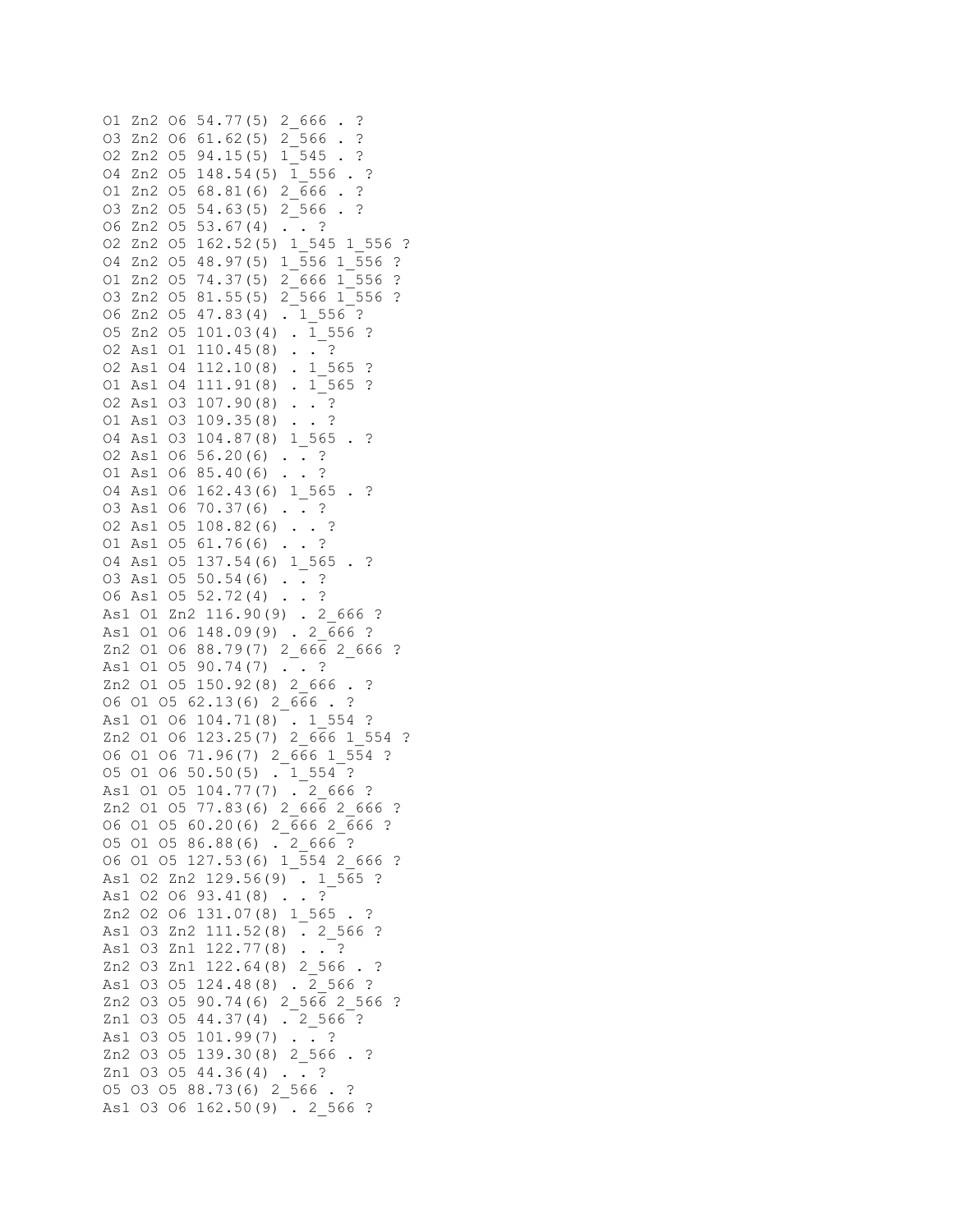```
Zn2 O3 O6 81.93(6) 2_566 2_566 ? 
Zn1 O3 O6 50.27(5) . 2_566 ? 
O5 O3 O6 64.15(6) 2_566 2_566 ? 
O5 O3 O6 61.45(6) . 2_566 ? 
As1 03 06 79.04 (6) . . ?
Zn2 03 06 145.93(8) 2 566 . ?
Zn1 03 06 45.85(4) . . ?
O5 O3 O6 58.84(6) 2_566 . ? 
O5 O3 O6 61.42(6) . . ? 
O6 O3 O6 96.12(6) 2_566 . ? 
As1 04 Zn2 124.07(9) 1 545 1 554 ?
As1 O4 O5 131.30(9) 1_545 . ? 
Zn2 O4 O5 97.83(7) 1_554 . ? 
Zn1 05 04 119.61(8) . . ?
Zn1 05 06 122.65(8) . 1 554 ?
O4 O5 O6 95.24(7) . 1_554 ? 
Zn1 O5 O3 45.64(5) . 2_566 ? 
O4 O5 O3 79.12(6) . 2_566 ? 
O6 O5 O3 153.98(9) 1_554 2_566 ? 
Zn1 05 03 45.63(5) . . ?
O4 O5 O3 151.60(9) . . ? 
O6 O5 O3 81.72(7) 1_554 . ? 
O3 O5 O3 91.27(6) 2_566 . ? 
Zn1 O5 O6 49.94(5) . 2_566 ? 
04 05 06 91.06(7) . 2 566 ?
O6 O5 O6 89.26(7) 1_554 2_566 ? 
O3 O5 O6 65.68(6) 2_566 2_566 ? 
O3 O5 O6 60.78(6) . 2 566 ?
Zn1 O5 O6 130.64(8) . 2_666 ? 
O4 O5 O6 101.42(7) . 2_666 ? 
O6 O5 O6 75.27(7) 1_554 2_666 ? 
O3 O5 O6 130.68(8) 2_566 2_666 ? 
03 05 06 105.01 (7) . 2 666 ?
O6 O5 O6 160.83(9) 2_566 2_666 ? 
Zn1 05 06 47.43(5) . . ?
O4 O5 O6 128.49(8) . . ? 
O6 O5 O6 135.36(9) 1_554 . ? 
O3 O5 O6 59.35(6) 2 566 . ?
O3 O5 O6 64.13(6) . . ? 
O6 O5 O6 97.37(7) 2_566 . ? 
O6 O5 O6 86.28(7) 2 666 . ?
Zn1 05 01 90.70(6) . . ?
O4 O5 O1 149.59(8) . . ? 
O6 O5 O1 67.33(6) 1_554 . ? 
O3 O5 O1 127.32(7) 2_566 . ? 
O3 O5 O1 53.91(5) . . ? 
O6 O5 O1 112.47(7) 2 566 . ?
O6 O5 O1 51.26(5) 2_666 . ? 
O6 O5 O1 69.40(6) . . ? 
Zn1 O5 O1 87.87(6) . 2_666 ? 
O4 O5 O1 86.17(6) . 2_666 ? 
O6 O5 O1 142.26(8) 1_554 2_666 ? 
O3 O5 O1 63.28(5) 2_566 2_666 ? 
03 05 01 113.43(7) . 2 666 ?
O6 O5 O1 128.46(7) 2_566 2_666 ? 
06 05 01 67.54 (6) 2 666 2 666 ?
O6 O5 O1 49.71(5) . 2_666 ?
```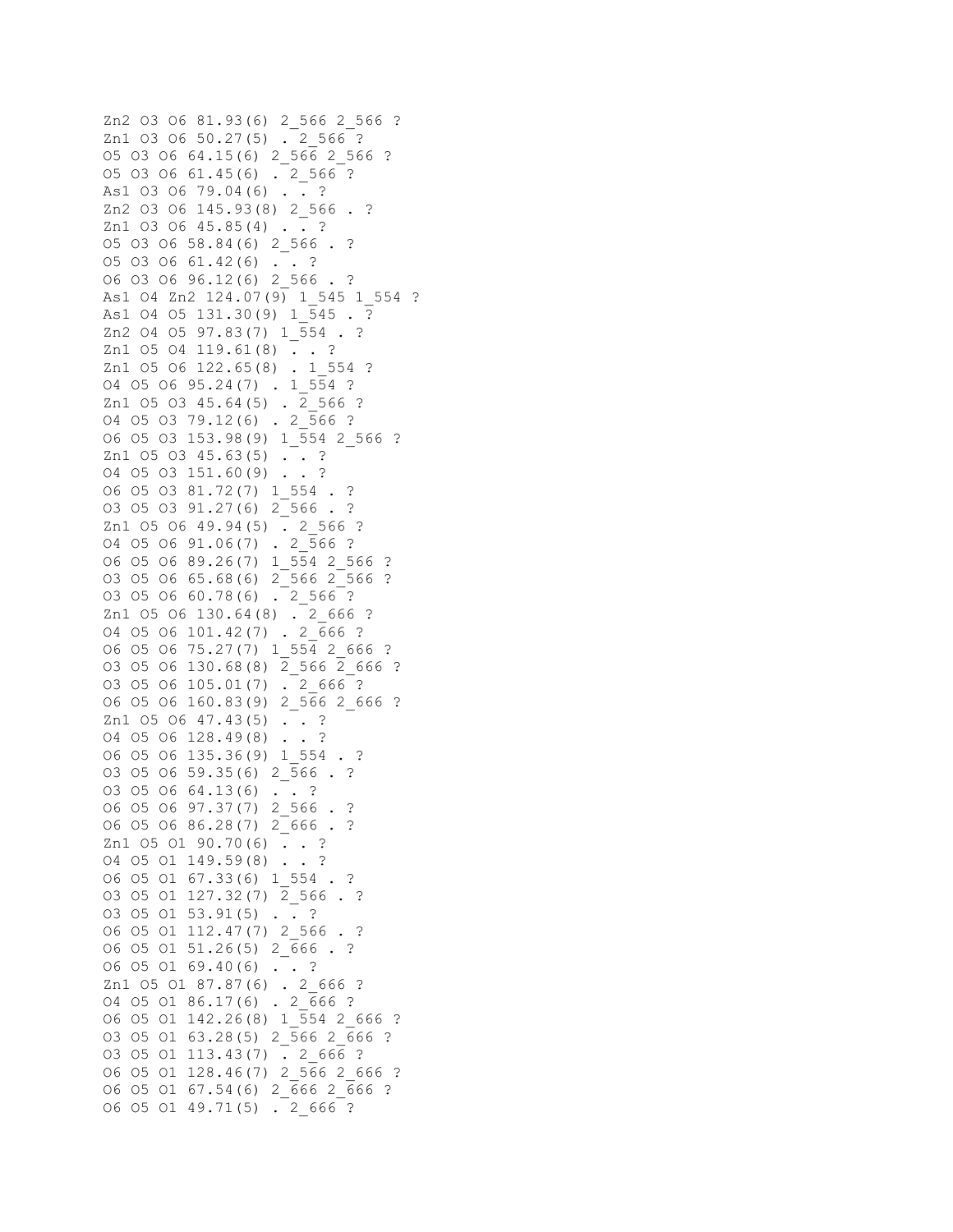```
01 05 01 93.12(6) . 2 666 ?
Zn1 05 Zn2 74.49(5) . . ?
O4 O5 Zn2 68.42(5) . . ? 
O6 O5 Zn2 161.60(7) 1_554 . ? 
O3 O5 Zn2 34.62(4) 2_566 . ? 
O3 O5 Zn2 116.67(6) . . ? 
O6 O5 Zn2 99.10(6) 2_566 . ? 
O6 O5 Zn2 99.01(6) 2 666 . ?
O6 O5 Zn2 60.08(4) . . ? 
O1 O5 Zn2 122.93(6) . . ? 
O1 O5 Zn2 33.36(3) 2_666 . ? 
Zn1 05 Zn2 138.67(8) . 1 554 ?
O4 O5 Zn2 33.20(4) . 1_554 ? 
O6 O5 Zn2 62.08(5) 1_554 1_554 ? 
O3 O5 Zn2 109.69(6) \overline{2} 566 1 554 ?
03 05 Zn2 135.49(7) \sqrt{1} 554 ?
O6 O5 Zn2 91.99(6) 2_566 1_554 ? 
O6 O5 Zn2 90.67(5) 2_666 1_554 ? 
O6 O5 Zn2 159.97(7) . 1_554 ? 
O1 O5 Zn2 122.89(6) . 1_554 ? 
O1 O5 Zn2 111.07(5) 2_666 1_554 ? 
Zn2 05 Zn2 101.03(4) . 1 554 ?
Zn1 05 H1 117(2) . . ?
O4 O5 H1 3(2) . . ? 
O6 O5 H1 99(2) 1_554 . ? 
O3 O5 H1 76(2) 2_566 . ? 
O3 O5 H1 152(2) . . ? 
O6 O5 H1 91(2) 2_566 . ? 
O6 O5 H1 102(2) 2_666 . ? 
O6 O5 H1 125(2) . . ? 
O1 O5 H1 152(2) . . ? 
O1 O5 H1 84(2) 2_666 . ? 
Zn2 05 H1 65(2) . . ?
Zn2 05 H1 37(2) 1 554 . ?
Zn1 05 H2 120(3) . . ?
O4 O5 H2 96(3) . . ? 
O6 O5 H2 3(3) 1_554 . ? 
O3 O5 H2 152(3) 2_566 . ? 
O3 O5 H2 80(3) . . ? 
O6 O5 H2 87(3) 2_566 . ? 
O6 O5 H2 78(3) 2_666 . ? 
O6 O5 H2 135(3) . . ? 
O1 O5 H2 68(3) . . ? 
O1 O5 H2 145(3) 2_666 . ? 
Zn2 05 H2 164(3) . . ?
Zn2 05 H2 63(3) 1 554 . ?
H1 O5 H2 100(3) . . ? 
Zn1 06 01 100.04(7) . 2 666 ?
Zn1 06 02 94.07(7) . . ?
O1 O6 O2 139.42(8) 2_666 . ? 
Zn1 O6 O5 119.42(8) . 1_556 ? 
01 06 05 80.48 (7) 2 666 1 556 ?
02 06 05 124.30 (8) . 1 556 ?
Zn1 06 03 43.72(4) . 2 566 ?
O1 06 03 70.65(6) 2 666 2 566 ?
02 06 03 136.98(8) . 2 566 ?
05 06 03 82.73(7) 1 556 2 566 ?
```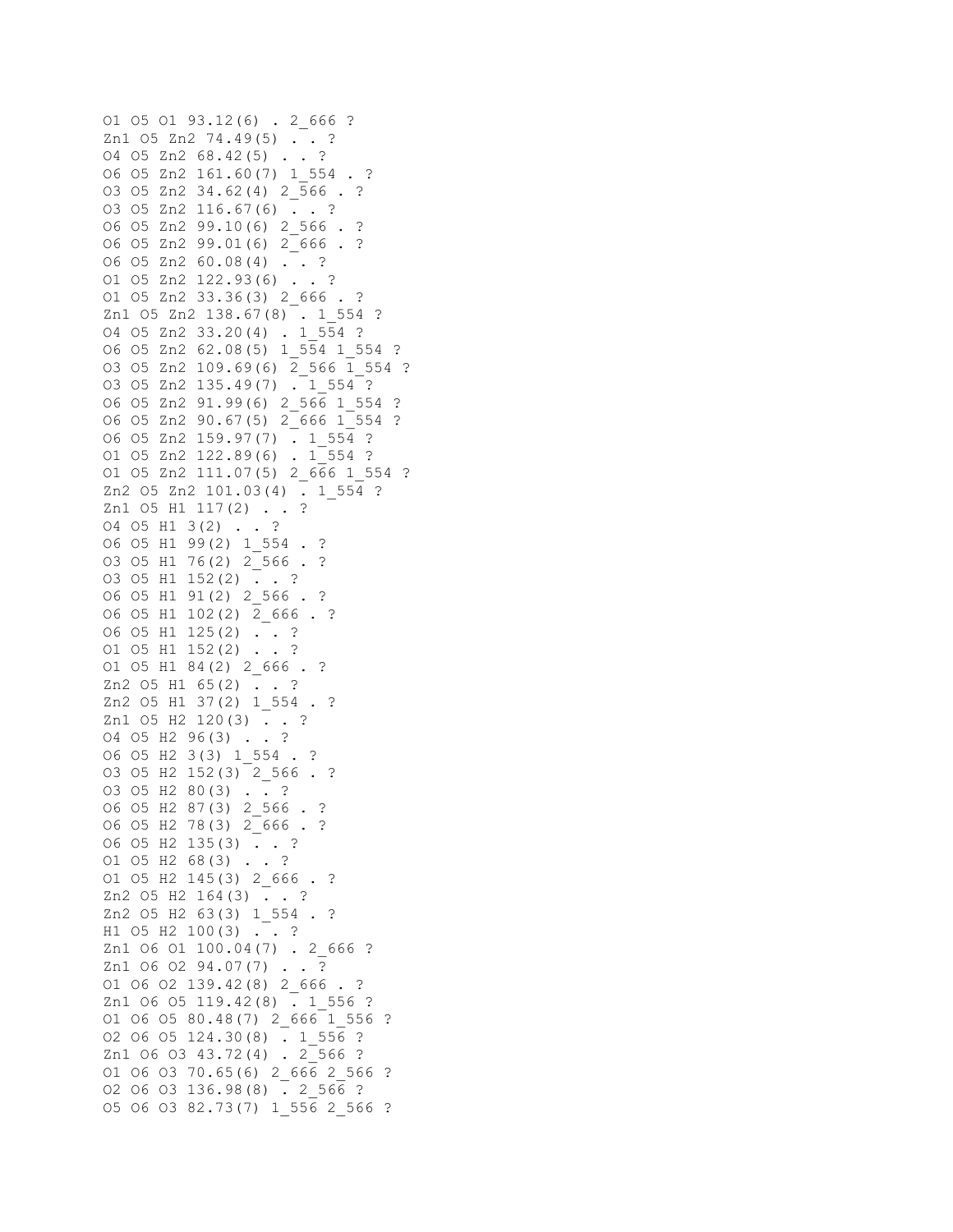```
Zn1 06 05 42.29(4) . 2 566 ?
O1 O6 O5 128.38(8) 2_666 2_566 ? 
02 06 05 86.50(7). 2\overline{)}566 ?
O5 O6 O5 90.74(7) 1_556 2_566 ? 
03 06 05 57.77(6) 2 566 2 566 ?
Zn1 06 05 131.35(8) . 2 666 ?
01 06 05 66.60 (6) 2 666 2 666 ?
02 06 05 75.49 (6) . 2 666 ?
O5 O6 O5 104.73(7) 1_556 2_666 ? 
O3 O6 O5 134.40(8) 2_566 2_666 ? 
O5 O6 O5 160.83(9) 2_566 2_666 ? 
Zn1 06 05 40.35(5) . . ?
O1 O6 O5 70.10(6) 2_666 . ? 
O2 O6 O5 99.41(7) . . ? 
O5 O6 O5 135.36(9) 1_556 . ? 
03 06 05 56.49(6) 2 566 . ?
O5 O6 O5 82.63(7) 2_566 . ? 
05 06 05 93.72 (7) 2 666 . ?
Zn1 06 03 40.16(4) . . ?
01 06 03 124.05 (8) 2 666 . ?
O2 O6 O3 54.55(5) . . ? 
O5 O6 O3 145.56(8) 1 556 . ?
O3 O6 O3 83.88(6) 2_566 . ? 
O5 O6 O3 55.48(5) 2 566 . ?
05 06 03 107.31 (7) 2 666 . ?
O5 O6 O3 54.46(5) . . ? 
Zn1 06 As1 69.87(5) . . ?
O1 O6 As1 124.39(7) 2 666 . ?
O2 O6 As1 30.39(4) . . ? 
O5 O6 As1 153.22(7) 1_556 . ? 
O3 O6 As1 113.08(7) 2_566 . ? 
O5 O6 As1 81.01(5) 2_566 . ? 
O5 O6 As1 80.11(5) 2_666 . ? 
O5 O6 As1 69.08(5) . . ? 
O3 O6 As1 30.59(3) . . ? 
Zn1 06 Zn2 75.99(5) . . ?
O1 O6 Zn2 36.44(4) 2_666 . ? 
O2 O6 Zn2 165.59(8) . . ? 
O5 O6 Zn2 70.08(5) 1_556 . ? 
O3 O6 Zn2 36.45(4) 2 566 . ?
O5 O6 Zn2 92.74(6) 2_566 . ? 
O5 O6 Zn2 103.04(6) 2 666 . ?
O5 O6 Zn2 66.25(5) . . ? 
O3 O6 Zn2 113.72(6) . . ? 
As1 06 Zn2 135.32(6) . . ?
Zn1 06 01 151.47(8) . 1 556 ?
O1 06 01 108.04(7) 2 666 1 556 ?
O2 O6 O1 67.75(6) . 1_556 ? 
05 06 01 62.17(6) 1 556 1 556 ?
O3 O6 O1 144.09(7) 2_566 1_556 ? 
O5 O6 O1 112.15(7) 2_566 1_556 ? 
05 06 01 67.22(6) 2 666 1 556 ?
05 06 01 158.79(7) . 1 556 ?
O3 O6 O1 120.55(7) . 1_556 ? 
As1 06 01 97.35(5) . 1 556 ?
Zn2 06 01 125.36(6) . 1 556 ?
Zn1 O6 H3 112(3) . . ?
```